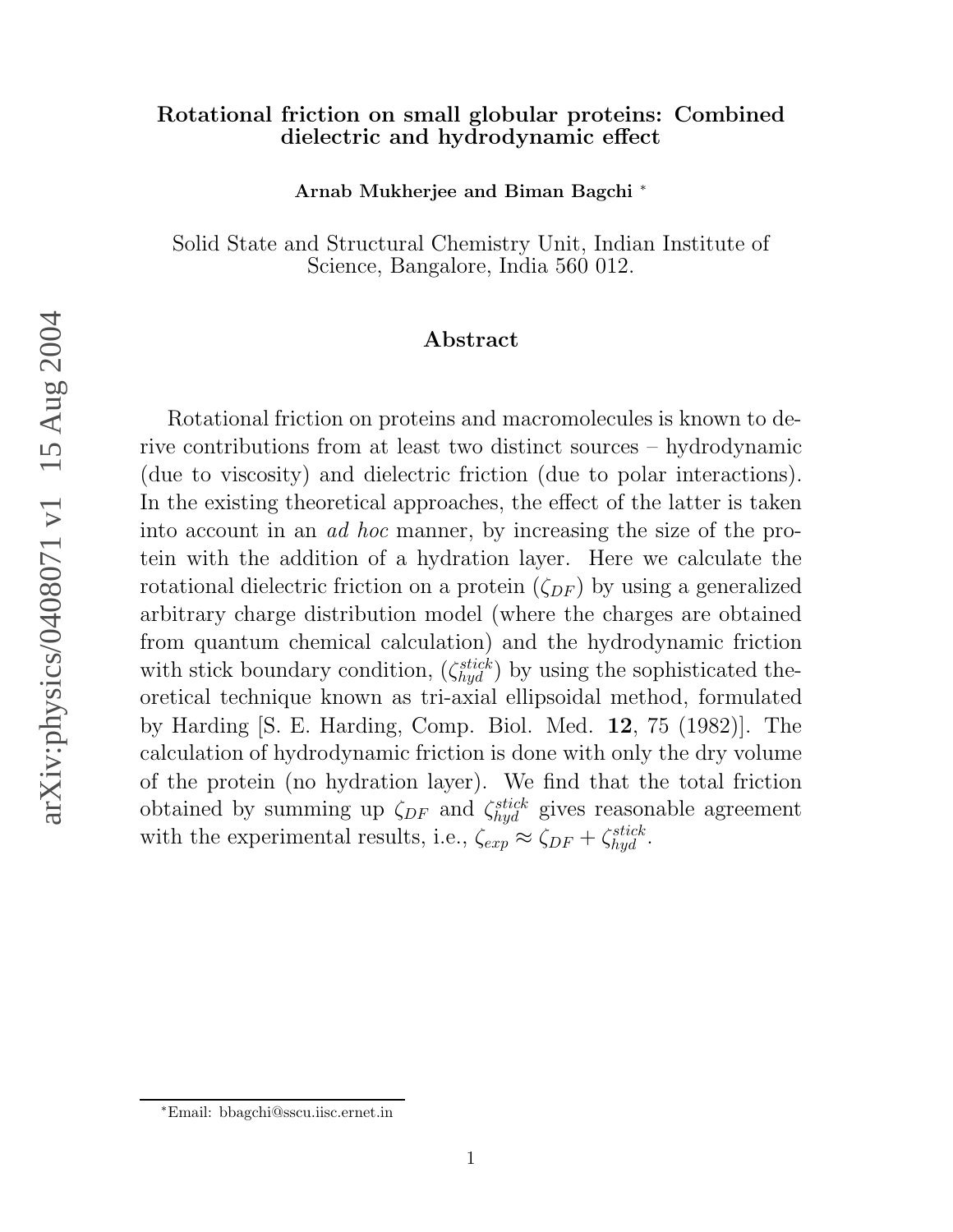## 1 Introduction

In this article, we present an interesting result that the experimentally observed rotational correlation time of a large number of proteins can essentially be described as the combined effect of the rotational dielectric and hydrodynamic frictions on the proteins. Thus, one needs not assume the existence of a rigid hydration layer around the protein, as is often assumed in the standard theoretical calculations of hydrodynamic friction.

The study of rotational friction of proteins in aqueous solution has a long history [1−12]. Despite many decades of study, several aspects of the problem remain ill understood. For proteins and macromolecules, the rotational friction is obtained from Debye-Stokes-Einstein (DSE) relation given by,

$$
\zeta_R = 8\pi\eta R^3,\tag{1}
$$

where  $\zeta_R$  is the rotational friction on the protein and R is the radius of the protein. Naturally, the above relation assumes a spherical shape of the protein, which is often not correct. Moreover, there is ambiguity about the determination of some average radius of the protein. If one obtains the radius from the standard mass density of the protein  $(0.73 \text{ gm/cc})$ , the values of the rotational friction are much smaller. The dielectric measurement of Grant [\[4\]](#page-16-0) showed that the experimental value of rotational friction of myoglobin could only be explained by the above DSE equation, if one assumes a thick hydration layer around the protein, thereby increasing the radius of the protein. It is well known that spherical approximation embedded in DSE is grossly in error and the shape of the protein is quite important. However, even with the more recent sophisticated techniques such as tri-axial ellipsoid method [\[5\]](#page-16-1) and the microscopic bead modeling technique [\[6,](#page-16-2) [7\]](#page-16-3), which take due recognition of the non-spherical shape of the macromolecule, agreement with the experimental result is not possible without the incorporation of a rigid hydration layer [\[10\]](#page-16-4). In should be recognized that the effect of hydration layer thus introduced is purely ad hoc. In the case of tri-axial ellipsoidal method, the values of the axes are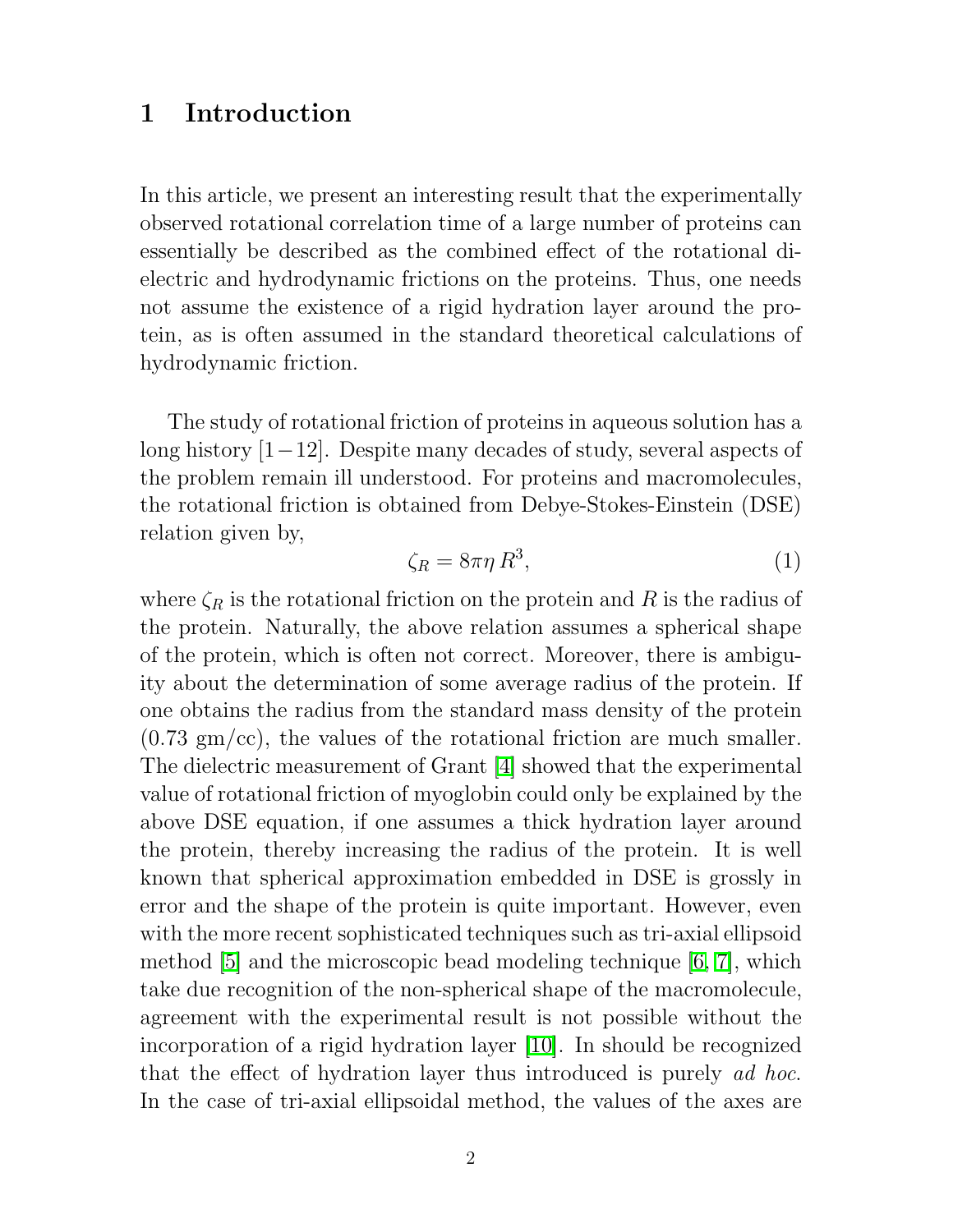increased proportionately by increasing the percentage of encapsulation of the protein atoms inside its equivalent ellipsoid [\[11,](#page-17-0) [12\]](#page-17-1). On the other hand, the microscopic bead modeling technique uses beads of much bigger size [\[6\]](#page-16-2)  $(3.0 \text{ Å}$  instead of 1.2 Å) to take care of the effect of hydration layer. Without the hydration layer, the estimate of friction obtained from the theory is systematically lower.

It has been recognized quite early that water in the hydration layer surrounding proteins and macromolecules has completely different dynamical properties than those in the bulk [\[13\]](#page-17-2). The dynamics of water molecules in the hydration layer are also subject of great interest as they could play crucial role in the property and activity of these molecules. One often discusses the crossover from biological activity to the observed inactivity at low temperatures in terms of a proteinglass transition observed in the hydrated proteins [\[14\]](#page-17-3). Recent investigations have shown that the water molecules in the hydration layer are not only more structured but they also show slow translational and rotational motion than their bulk counterpart [\[15,](#page-17-4) [16,](#page-17-5) [17,](#page-17-6) [18,](#page-17-7) [19\]](#page-17-8).

Nevertheless, it is highly unlikely that water molecules in the surface of a protein such as myoglobin are so slow that we can replace it by a rigid hydration layer. On the contrary, all the recent experimental and simulation studies have shown that the water in the surface of the protein exhibits bimodal dynamics [\[20\]](#page-17-9). Majority of the water molecules seem to retain their bulk-like dynamics while a fraction (∼ 20%) exhibits markedly slow dynamics. Recent solvation dynamics and photon echo peak shift experiment not only established the existence of slow water on the surface of proteins but also showed that the hydration layer is quite labile [\[21\]](#page-17-10). If one defines an average residence time to characterize the dynamics of water in the hydration layer, the residence time of bound or quasi-bound water is expected to range from 20 to 300 ps [\[22\]](#page-17-11). Question naturally arises how to understand quantitatively the role of the hydration layer in enhancing the rotational friction on the protein molecules. Clearly, the picturesque description of an immobile rigid layer around protein needs to be replaced by a description where the hydration layer is slow but definitely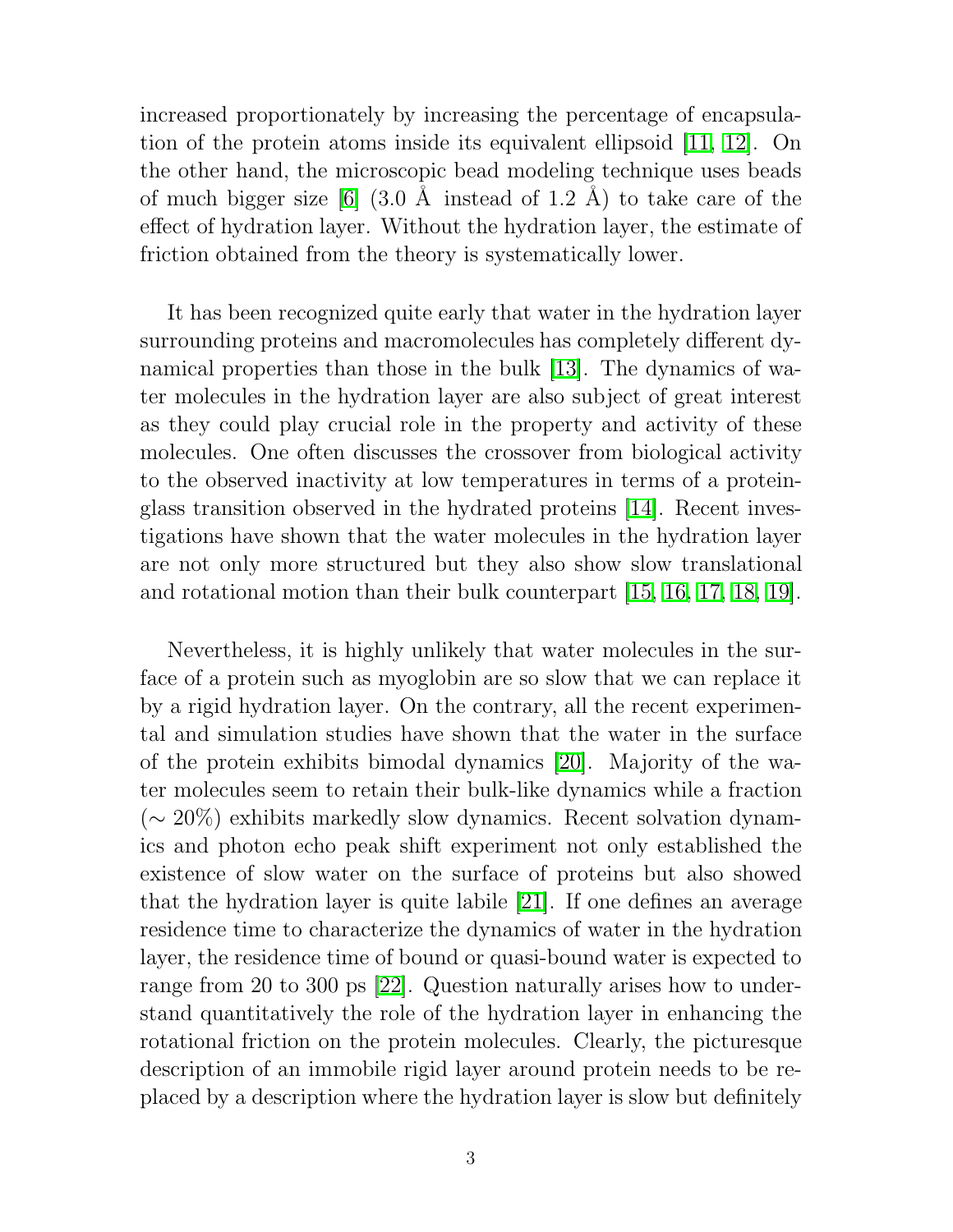dynamic.

This labile hydration layer has been explained in terms of a dynamic exchange model, which assumes that due to the presence of relatively stronger hydrogen bonding of water molecules with the charged groups at the surface of the protein, a surface water molecule can exist in either of the following two states – bound and free [\[23\]](#page-18-0). The free water molecules have dynamical characteristics similar to those of the bulk but the bound water molecules are essentially made static by the hydrogen bonding with the surface. In this picture, the slow time scale arises due to the dynamical exchange between the two states of the water molecules. Recent computer simulations seem to have confirmed the essential aspects of the dynamic exchange model (DEM) [\[24\]](#page-18-1).

While the above model can provide a simple explanation of the origin of the observed slow dynamics, its correlation with dynamical properties of protein has not yet been established. This is a non-trivial problem as discussed below.

The mode coupling theory (MCT) is another viable quantitative theory, which has been quite successful in describing translational and rational motion of small molecules [\[25\]](#page-18-2). This approach has also been extended to treat dynamics of polymer and biomolecules [\[26\]](#page-18-3). Let us recall a few of the lessons learned from the MCT of rotational friction of small molecules, and translational friction of ions in dipolar liquids. In both the cases, intermolecular dipole-dipole/ion-dipole correlations were found to play important role. It was also found that if one neglects the translational mode of the solvent molecules, then the friction on polar solute increases by several factors. It should be noted here that the continuum models/hydrodynamic description of rotational friction always ignored this translational component. In fact, this translational component plays a hidden role in reducing the effect of the role of molecular level solute solvent and solvent-solvent pair (both isotropic and orientational) correlations that increase the value of the friction over the continuum model prediction. Thus, the issue is rather involved. In fact, the continuum model is found to give ac-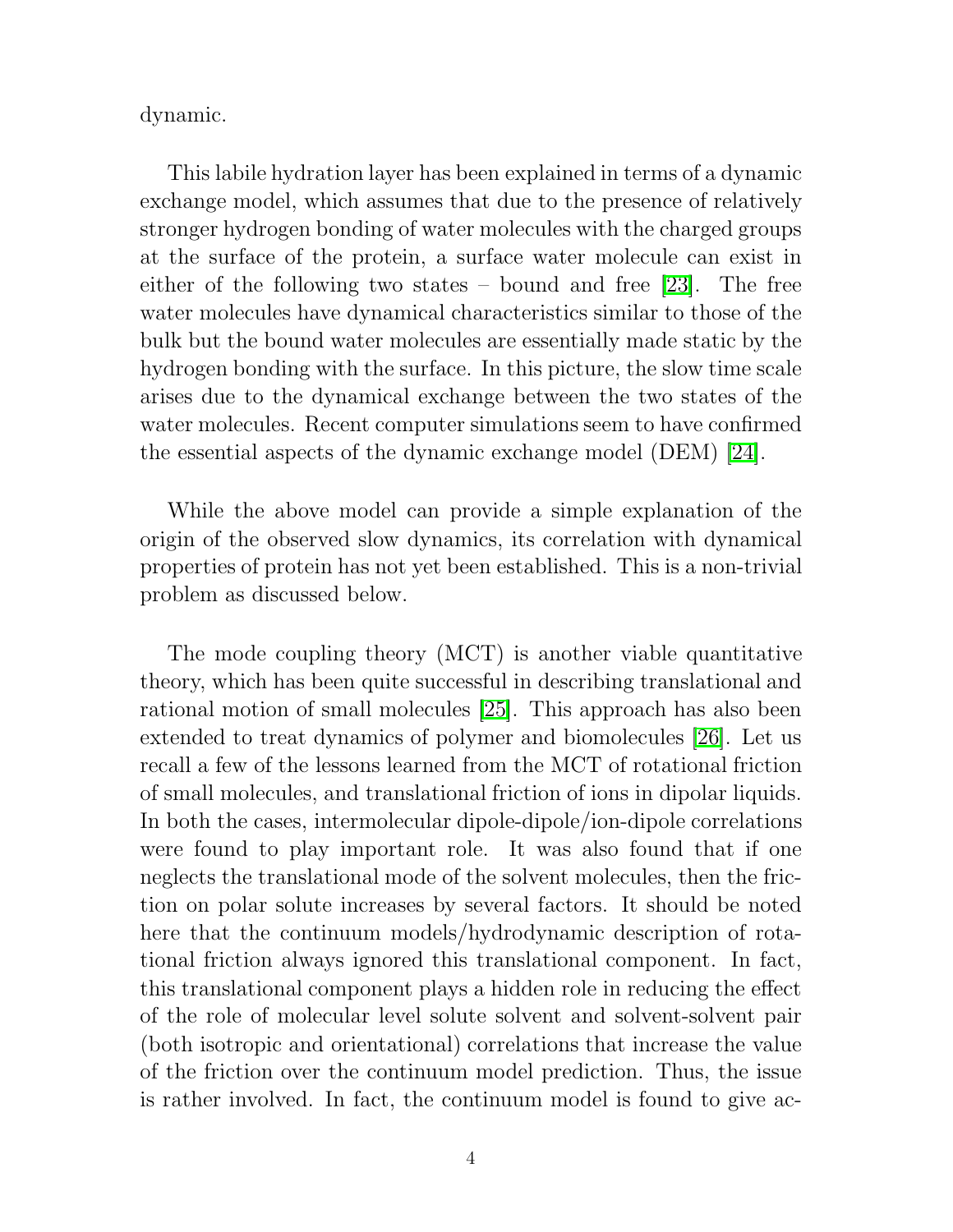curate results due to cancellation of two errors: neglect of short-range correlations and neglect of translational contribution. In view of the above, it is thus important to note that the slow water molecules in the hydration layer can enhance the friction considerably. Thus, the classical picture of rigid, static hydration layer needs to be replaced by dynamic layer where the translational motion of the water molecules should be related to the residence time. However, only preliminary progress has been made in this direction. Thus, continuum models remain the only theoretical method to treat dielectric friction on complex molecules.

An important issue in the calculation of the rotational friction is that proteins are characterized by complex charge distribution. The earliest models to estimate the enhanced friction on a probe, due to the interactions of its polar groups with the surrounding water molecules in an aqueous solution, employed a point dipole approximation [\[27,](#page-18-4) [28,](#page-18-5) [29\]](#page-18-6). In the simplest version of the model, the probe molecule is replaced by a sphere with a point dipole at the *center* of the sphere. Such an approach is reasonable for small molecules, although continuum model itself may have certain limitations. The situation is quite different for large molecules like proteins because the charge here is distributed over a large volume and the surface charges are close to the water molecules. Thus, the point dipole approximation becomes inapplicable to such systems. This limitation of the early continuum models was removed by Alavi and Waldeck [\[30\]](#page-18-7) who obtained an elegant expression for the dielectric friction on a molecule with extended arbitrary charge distribution. By studying several well-known dye molecules, they demonstrated that the extended charge distribution indeed has a strong effect on the dielectric friction on the probe molecules. The work of Alavi and Waldeck [\[30\]](#page-18-7) constitutes an important advance in the study of dielectric friction. The role of dielectric friction has been studied for the organic molecules by other authors [\[31\]](#page-18-8).

The objective of the present work is to attempt to replace the rigid hydration layer used in hydrodynamic calculation. To this goal, we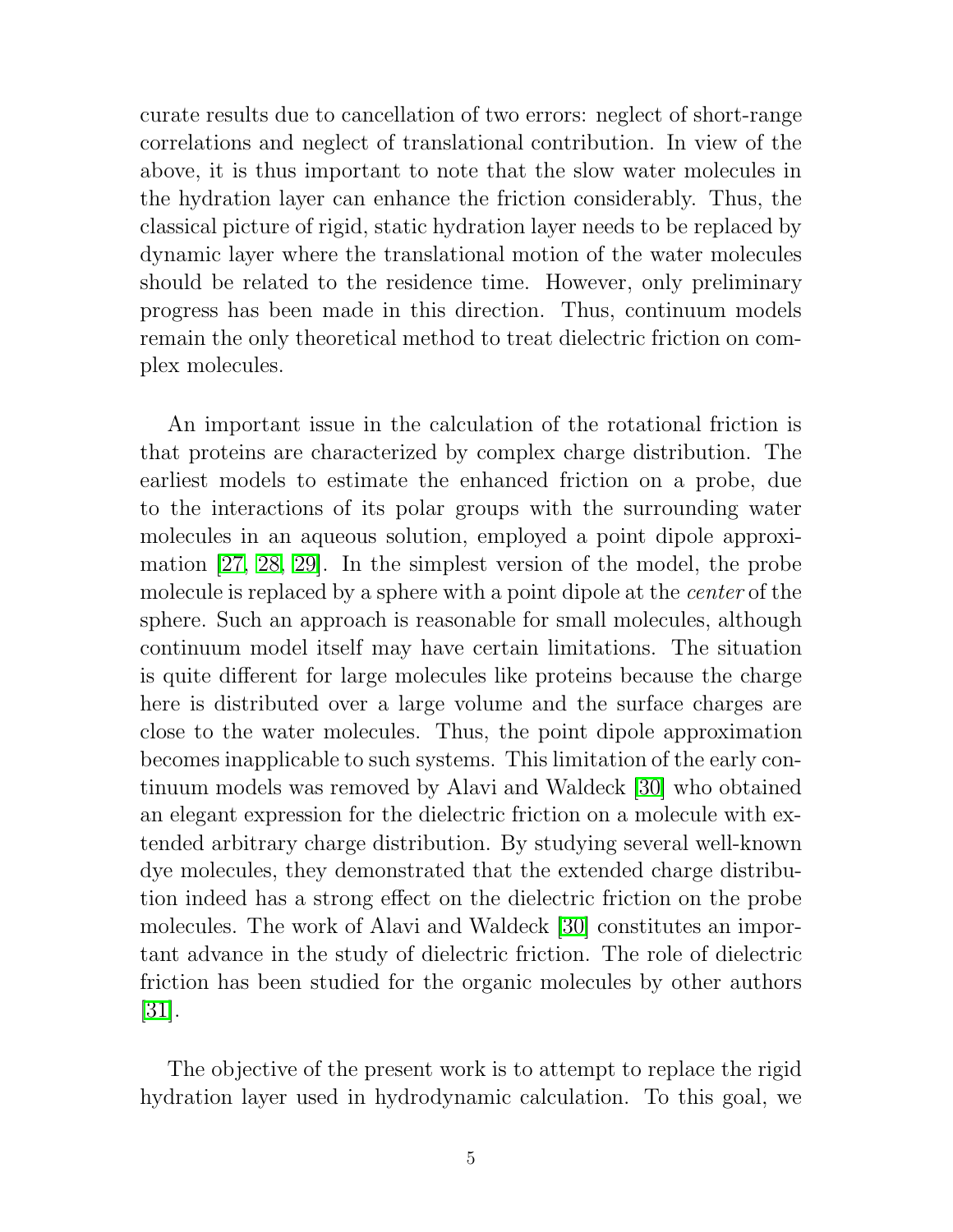calculate the hydrodynamic friction using the tri-axial method [\[5\]](#page-16-1), in which the shape of a protein is mapped to an ellipsoid of three unequal axes – closely representing the shape and size of the protein. No hydration layer is added in the calculation. We then calculate the dielectric friction using Alavi and Waldeck's model of generalized charge distribution for a large number of proteins. The friction contributions obtained from the above two methods are combined to obtain the total rotational friction. When compared, the total friction has been found to agree closely with the experimental result.

We have also extended the work of Alavi and Waldeck to include multiple shells of water with different dielectric constants around a protein. The multiple shell model is introduced in concern with the experimental observation of varying dielectric constants of water from the hydration layer surrounding a protein to the bulk water. These shells have distinct dielectric properties – both static and dynamic. The resulting analytical expressions can be used to obtain quantitative prediction of the effects of a slow layer of water molecules on the dielectric friction on proteins. However, the multiple shell model in the continuum fails since it adds up the friction in every layer. This has been discussed in the appendix.

## 2 Results and Discussion

Below, we discuss the results obtained from the different aspects of rotational friction of proteins. The coordinates of the proteins are obtained from protein data bank (PDB) [\[32\]](#page-18-9).

#### 2.1 Dielectric Friction

Dielectric friction is an important part of rotational friction for polar or charged molecules in polar solvent, because of the polarization of the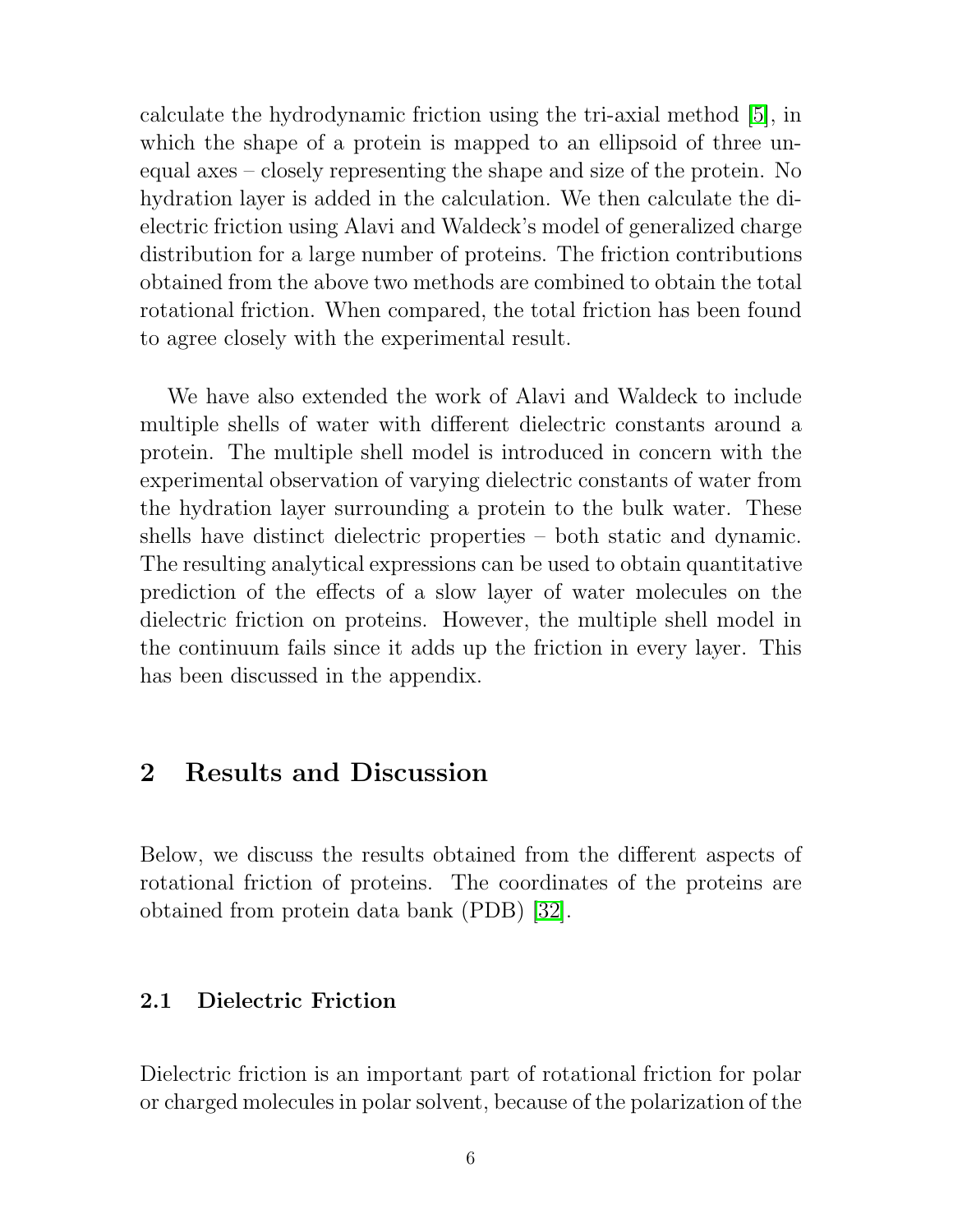solvent medium. The solvent molecules, being polarized by the probe, create a reaction filed, which opposes the rotation of the probe.

Many of the amino acid residues, which constitute the protein, are polar or hydrophilic. Therefore, in the aqueous solution, a protein and other polar molecules experience significant dielectric friction. There exist several theories [\[27,](#page-18-4) [28,](#page-18-5) [29,](#page-18-6) [33,](#page-18-10) [34,](#page-18-11) [35\]](#page-18-12), which account for the dielectric contribution to the friction. Some of these theories are continuum model calculation of a point charge or point dipole rotating within the spherical cavity. Nee and Zwanzig [\[27\]](#page-18-4) provide an estimate of dielectric friction on a point dipole in terms of the dipole moment of the point dipole, dielectric constant of the solvent, Debye relaxation time, and the chosen cavity radius. Later, Alavi and Waldeck [\[30\]](#page-18-7) extended this theory to incorporate the arbitrary multiple charge distribution of the probe molecule.

The dielectric friction on the proteins has been calculated from the expression of Alavi and Waldeck for arbitrary multiple charge distribution model given below [\[30\]](#page-18-7),

$$
\zeta_{DF} = \frac{8}{R_c} \frac{\epsilon_s - 1}{(2\epsilon_1 + 1)^2} \tau_D \sum_{j=1}^N \sum_{i=1}^N \sum_{l=1}^{\infty} \sum_{m=1}^l \left(\frac{2l+1}{l+1}\right) \frac{(l-m)!}{(l+m)!} q_i q_j \left(\frac{r_i}{R_c}\right)^l \left(\frac{r_j}{R_c}\right)^l \times m^2 P_l^m(\cos\theta_i) P_l^m(\cos\theta_j) \cos(m\phi_{ji}) \tag{2}
$$

where  $R_c$  is the cavity radius,  $(r_i, \theta_i, \phi_i)$  is the position vector and  $q_i$  is the partial charge of the *i*th atom.  $P_l^m$  $l_l^{m}(cos(\theta_i))$  is the Legendre polynomial. The maximum value of l used in the Legendre polynomial is 50.  $\epsilon_s$  is the static dielectric constant of the solvent. Since the solvent here is water,  $\epsilon_s$  is taken to be 78 and the Debye relaxation time  $\tau_D$  is taken as 8.3 picosecond (ps).

The partial charges  $(q_i)$  of the atoms constituting the proteins have been calculated using the extended Huckel model of the semi empirical calculation package of Hyperchem software. The dielectric friction is calculated on each of the atoms in a protein. The rotational frictions around X, Y and Z direction are calculated by changing the labels of the atom coordinates. The average dielectric constant  $\zeta_{DF}^{av}$  is the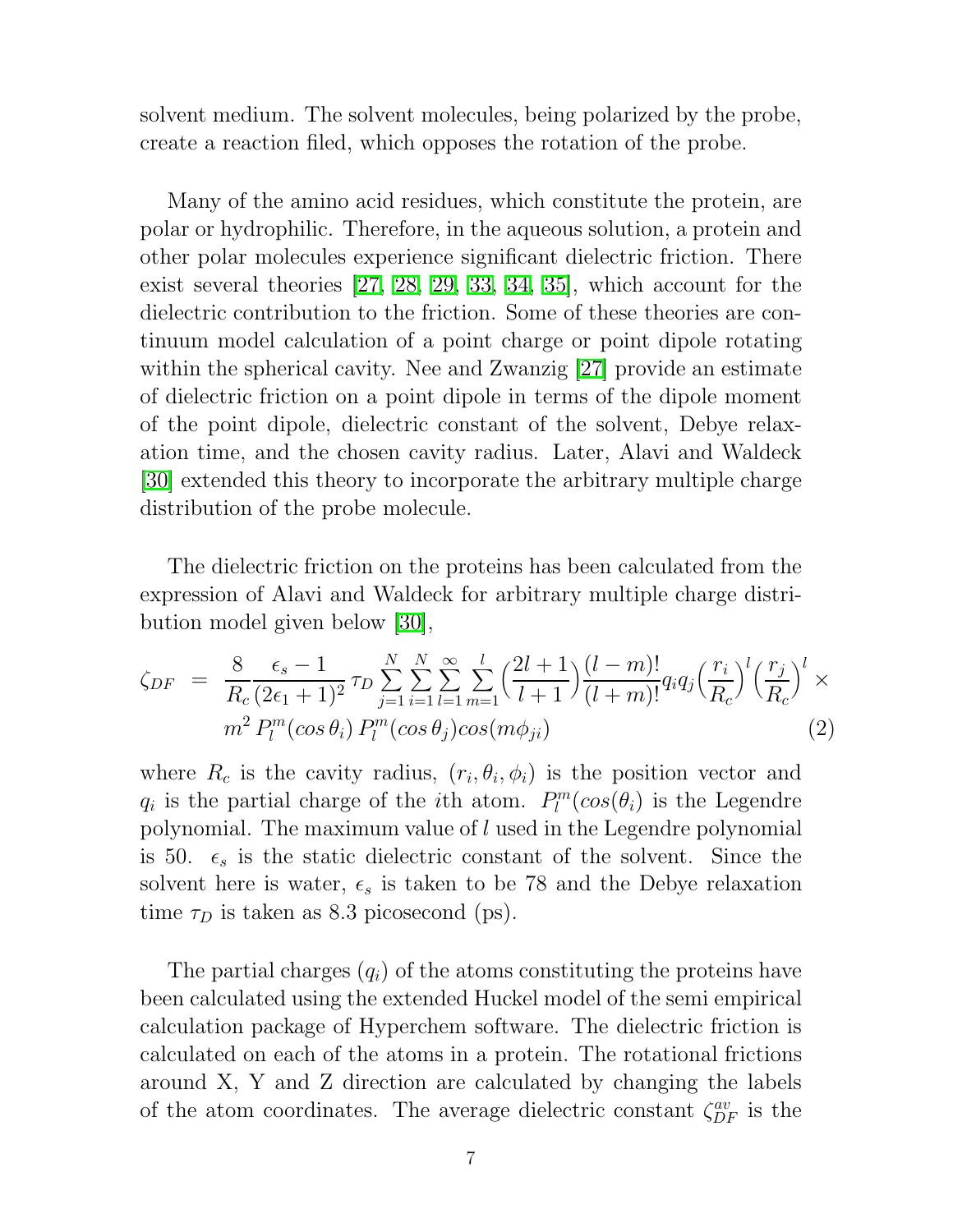harmonic mean of the dielectric frictions along X, Y and Z direction. Here X, Y, and Z denote the space fixed Cartesian coordinate of the proteins, as obtained from PDB [\[32\]](#page-18-9).

Table 1 shows the values of dielectric friction along X, Y, Z direction and their average. Continuum calculation method of the dielectric friction formulated by Alavi and Waldeck is dependent on the cavity radius and has been discussed in detail by them [\[30\]](#page-18-7). They calculated the cavity radius from the observed orientational relaxation time of the organic molecules. The ratios of the longest bond vector of the organic molecules to the cavity radius ranged from 0.75 to 0.85. In Table 1, the calculation s of dielectric friction are performed using the cavity radius such that the ratio of the longest bond vector to the cavity radius is 0.75.

In Table 2, we compared the average dielectric friction for the two above ratios – 0.75 (denoted as  $\zeta_{DF}^{0.75}$ ) and 0.85 (denoted as  $\zeta_{DF}^{0.85}$ ).  $\zeta_{DF}^{0.85}$ DF is always larger than  $\zeta_{DF}^{0.75}$  since the shorter cavity radius will put the charges close to the surface of the cavity, thereby increasing the polarization of the solvent and hence the rotational friction of the molecule.

#### 2.2 Hydrodynamic Friction

The hydrodynamic rotational friction of the protein depends on its shape and size. Hydrodynamic friction was estimated earlier by the well-known DSE relation (Eq. 1). Perrin in 1936 [\[36\]](#page-18-13) extended the DSE theory to calculate the hydrodynamic friction for molecules with prolate and oblate like shapes. Both prolate and oblate have two unequal axes. Harding [\[5\]](#page-16-1) further extended the theory to calculate the hydrodynamic friction using a tri-axial ellipsoid. All the above theories employ stick binary condition to obtain the hydrodynamic friction.

Tri-axial ellipsoidal technique requires the construction of an equiv-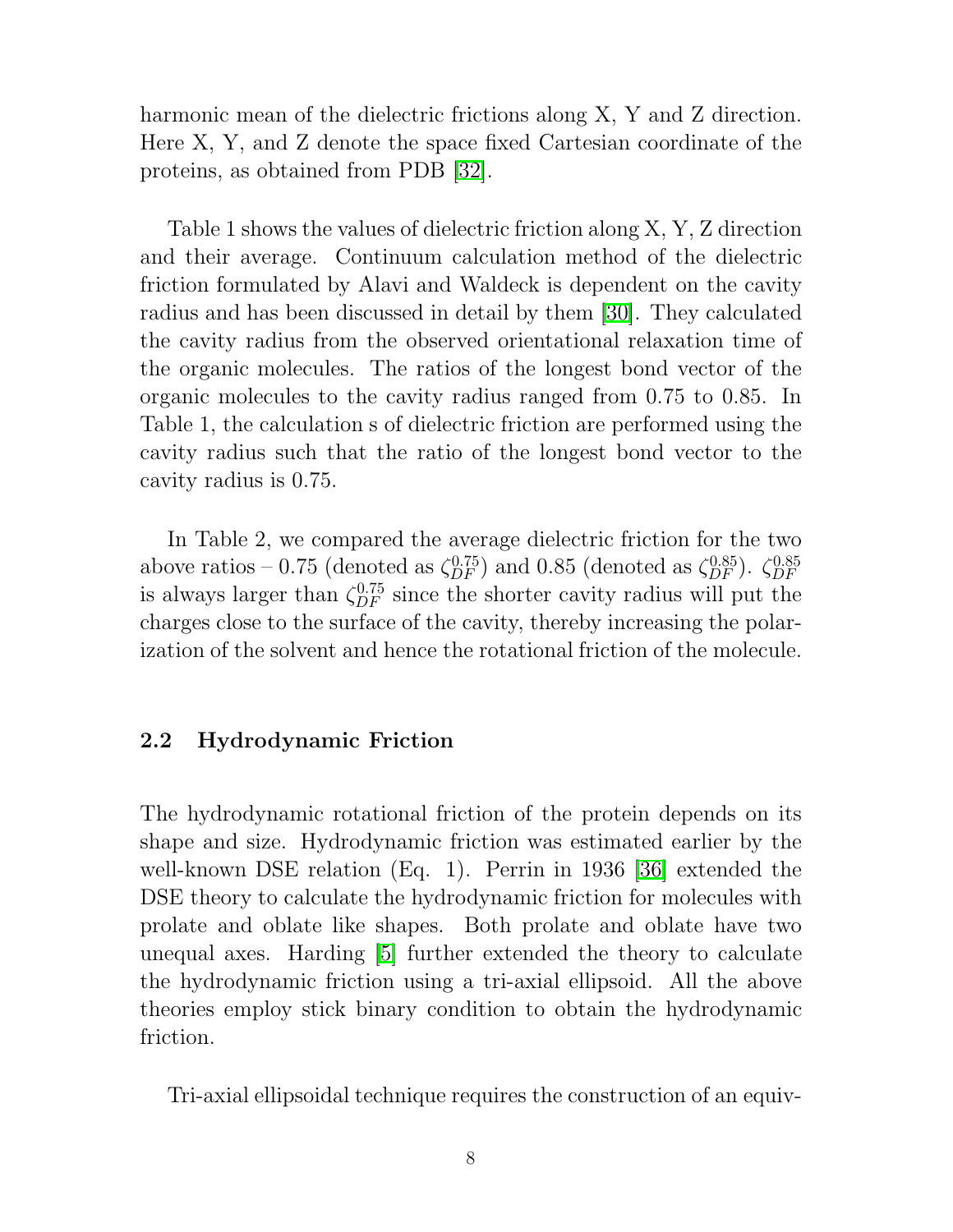alent ellipsoid of the protein. We have followed the method of Taylor et al. to construct an equivalent ellipsoid from the moment matrix [\[37\]](#page-19-0). The eigenvalues of this equivalent ellipsoid are proportional to the square of the axes. So this method provides with the two axial ratios. We then obtained the values of the axes using the formula given by Mittelbach [\[38\]](#page-19-1)

$$
R_{\gamma}^{2} = \frac{1}{5}(A^{2} + B^{2} + C^{3})
$$
 (3)

 $R_{\gamma}$  is the radius of gyration and A, B and C are the three unequal axes of a particular protein.

Once the protein is represented as an ellipsoid with three principle axes, the hydrodynamic friction is calculated using Harding's method [\[5,](#page-16-1) [39\]](#page-19-2). The hydrodynamic rotational friction of the ellipsoidal axes A, B and C are denoted as  $\zeta_A$ ,  $\zeta_B$  and  $\zeta_C$ . The above rotational friction is obtained from the series of equations given below [\[39\]](#page-19-2),

$$
\zeta_0 = 8\pi \eta ABC, \n\zeta_A = \zeta_0 \frac{2(B^2 + C^2)}{3ABC(B^2\alpha_2 + C^2\alpha_3)}, \n\zeta_B = \zeta_0 \frac{2(A^2 + C^2)}{3ABC(A^2\alpha_1 + C^2\alpha_3)}, \n\zeta_C = \zeta_0 \frac{2(A^2 + B^2)}{3ABC(A^2\alpha_1 + B^2\alpha_2)}, \n\alpha_1 = \int_0^\infty \frac{d\lambda}{(A^2 + \lambda)\Delta}, \n\alpha_2 = \int_0^\infty \frac{d\lambda}{(B^2 + \lambda)\Delta}, \n\alpha_1 = \int_0^\infty \frac{d\lambda}{(C^2 + \lambda)\Delta}, \n\Delta = \left[ (A^2 + \lambda)(B^2 + \lambda)(C^2 + \lambda) \right]^{\frac{1}{2}} \tag{4}
$$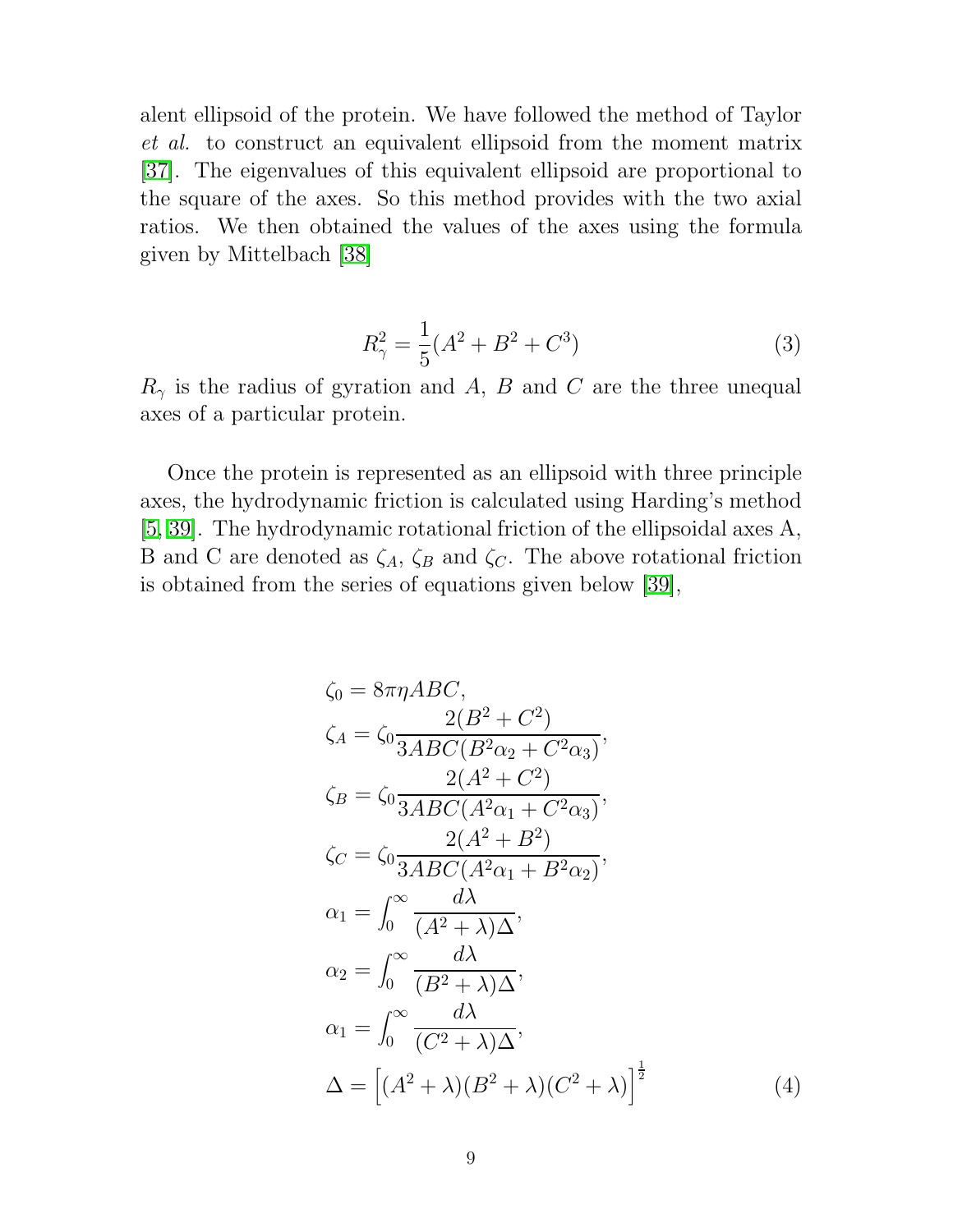$\eta$  is the viscosity of the solvent. We have calculated the average of triaxial hydrodynamic friction by taking a harmonic mean of the friction along three different axes, as given below,

$$
\frac{1}{\zeta_{TR}^{av}} = \frac{1}{3} \Big[ \frac{1}{\zeta_{TR}^A} + \frac{1}{\zeta_{TR}^B} + \frac{1}{\zeta_{TR}^C} \Big] \tag{5}
$$

The values of hydrodynamic friction, along three principle axes (A, B and C) of the ellipsoid and their mean, are tabulated in the Table 3. The  $A, B$  and  $C$  axes are not the same as the space fixed  $X, Y, Z$  Cartesian reference frame. Note that the values obtained from the tri-axial method are much lower than the experimental values. Here, we can talk about an important aspect of standard hydrodynamic approach – hydration layer. One finds that hydrodynamic values of rotational friction underestimate the rotational friction unless the effect of hydration layer is taken into account. However, the effect of hydration layer is usually incorporated in an *ad hoc* manner, by increasing the percentage of encapsulation of the atoms inside the ellipsoid [\[12,](#page-17-1) [11\]](#page-17-0). In this method, once the two axial ratios are obtained from the equivalent ellipsoid, the actual values of the axes are obtained by increasing the encapsulation of the protein atoms inside the ellipsoid. In the calculation presented here, the axes are obtained by equating with the radius of gyration. Therefore, we considered no hydration layer in this calculation of hydrodynamic friction. Later, we will show that this effect of hydration layer comes from the dielectric friction.

#### 2.3 Total rotational friction: Comparison with experimental results

We define the total rotational friction as the sum of dielectric friction  $(\zeta_{DF}^{av})$  and the hydrodynamic friction without the hydration layer (i.e. tri-axial friction,  $\zeta_{TR}^{av}$  as given below,

$$
\zeta_{total} = \zeta_{DF}^{av} + \zeta_{TR}^{av} \tag{6}
$$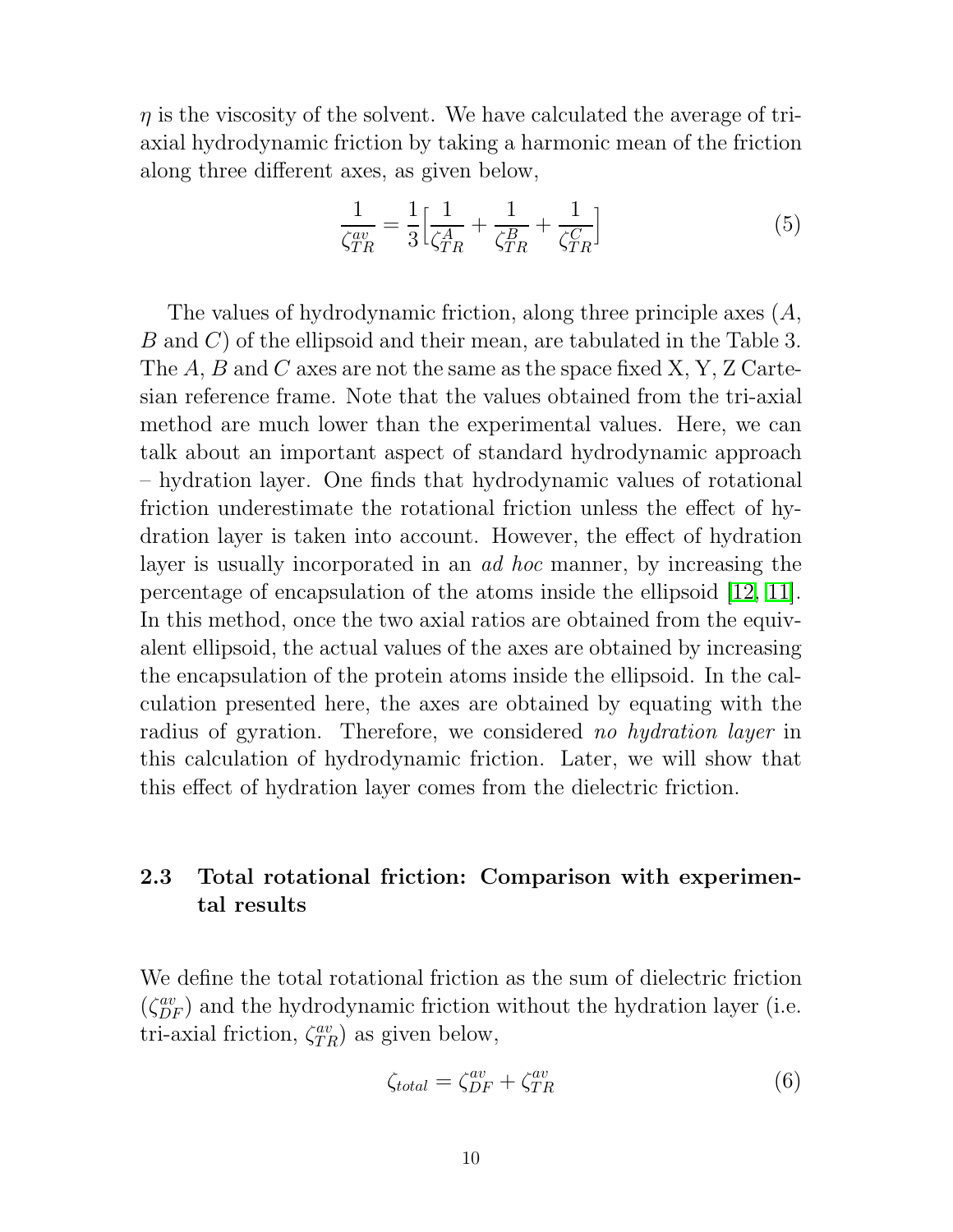In Table 4, we have shown the values of the average dielectric  $(\zeta_{DF}^{av})$ , hydrodynamic  $(\zeta_{TR}^{av})$  friction. Total friction  $(\zeta_{total})$  defined above is shown in the fourth column. To compare with the experimental results, we have shown the experimental values of the rotational friction in the next column. Note here, while the total friction, which is the contribution from both dielectric and hydrodynamic friction, is close to the experimental result, the microscopic bead modeling predicts the result, which is close to experimental value by itself [\[7\]](#page-16-3). The last column of Table 4 shows the references of the articles from which the experimental results are obtained.

The similarity between the total friction and the experimental friction is shown in figure 1, where we have plotted the experimental values of rotational friction against the total friction for a large number of proteins. For most of the proteins, the results fall on the diagonal line.

From the results shown in Table 4, we can conclude that the sum of dielectric friction and the hydrodynamic friction of the dry protein is approximately equal to the experimental results.

$$
\zeta_{total} \approx \zeta_{exp} \tag{7}
$$

### 3 Conclusion

Let us first summarize the main results of this work. We have calculated the hydrodynamic rotational friction on proteins using the tri-axial ellipsoid method, formulated by Harding [\[5\]](#page-16-1), and the dielectric friction using the generalized charge distribution model derived by Alavi and Waldeck [\[30\]](#page-18-7). The hydrodynamic friction is calculated without the inclusion of any hydration layer. We have found that the combined effect of dielectric and hydrodynamic friction gives an estimate close to the experimental result. This approach seems to provide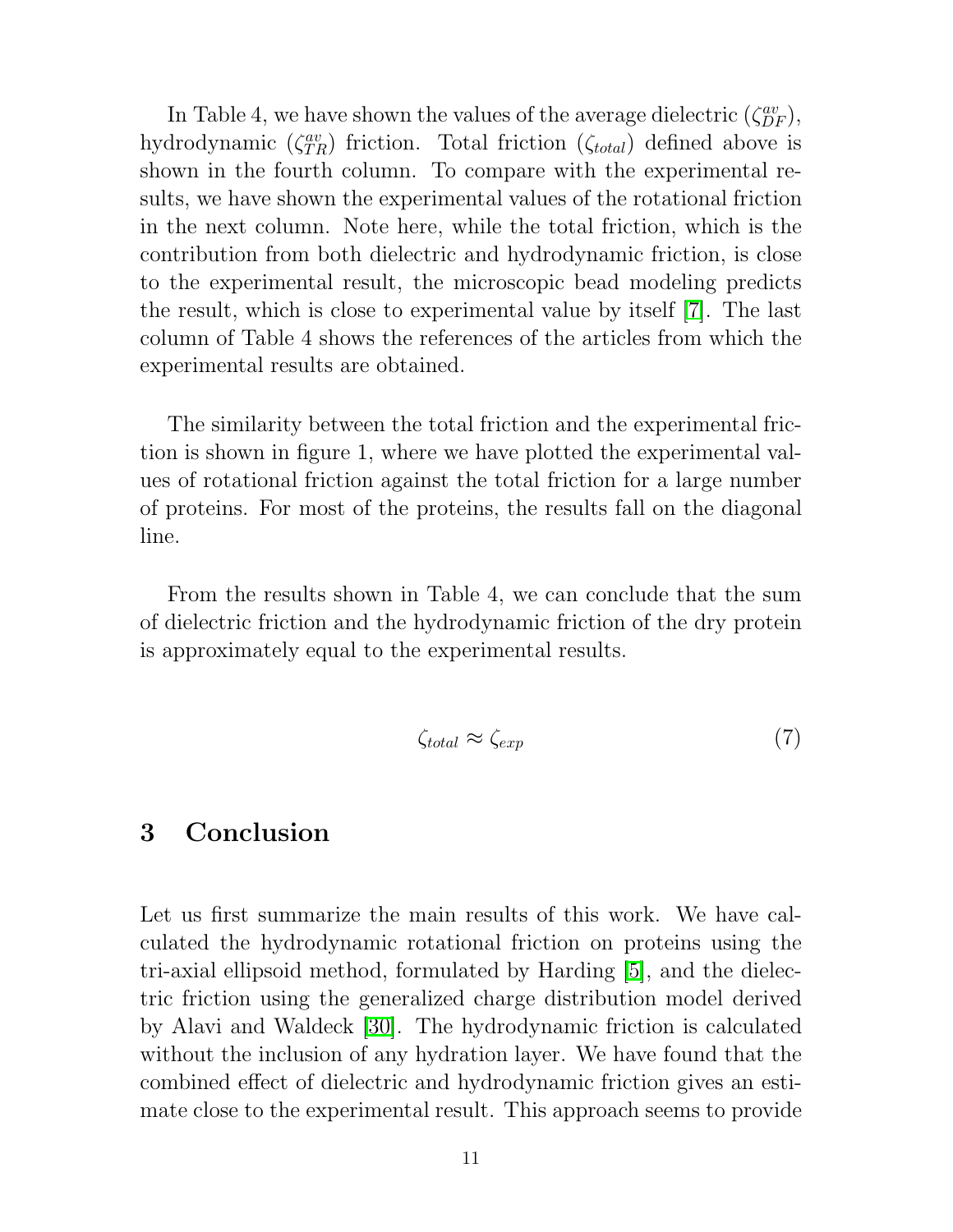a microscopic basis for the standard hydrodynamic approach, where a hydration layer is added to the protein in an ad hoc manner, to calculate rotational friction.

The calculations adopted here are still not without limitations. The continuum calculation of dielectric friction is dependent on the assumed cavity radius. Unfortunately, there is yet no microscopic basis to assume certain value of the cavity radius for the calculation of dielectric friction. Moreover, the effect of increasing dielectric constant of the solvent from the vicinity of the protein to the bulk is not taken into account by Alavi and Waldeck [\[30\]](#page-18-7). Thus, we have attempted to incorporate a multi shell model to incorporate multiple shells with varying dielectric constants. The theory is described in the appendix in detail. The drawback of incorporation of multiple shells in the continuum is that the frictional contributions from each of the shells add up, thereby giving rise to an unphysical large result.

Similarly, the tri-axial method and bead modeling method suffer from the lack of microscopic basis to determine the exact values of the axes and the bead size, respectively.

A potentially powerful approach to the problem is the mode coupling theory [\[40\]](#page-19-3), which uses the time correlation formalism to obtain the memory kernel of the rotational friction. The total torque is separated into two parts – a short range part (which is called the bare friction  $\Gamma_{bare}$ ) and a long range dipolar part. The advantage of mode coupling theory is that it does not depend on any parameter. It uses a time dependent effective potential field in terms of density distribution and the direct correlation function given by [\[40\]](#page-19-3),

$$
V_{eff}(\mathbf{r}, \Omega, t) = -k_B T \int dr' d\Omega' c(\mathbf{r} - \mathbf{r}', \Omega, \Omega') \nabla_{\Omega} \rho(r', \Omega', t)
$$
 (8)

The torque density is then expressed as,

$$
\mathbf{N}_c(\mathbf{r}, \Omega, t) = n(\mathbf{r}, \Omega, t) \left[ -\nabla_{\Omega} V_{eff}(\mathbf{r}, \Omega, t) \right]
$$
(9)

where,  $n(\mathbf{r}, \Omega, t)$  is the number density of the tagged particle. The rotational friction comes from the torque-torque correlation function.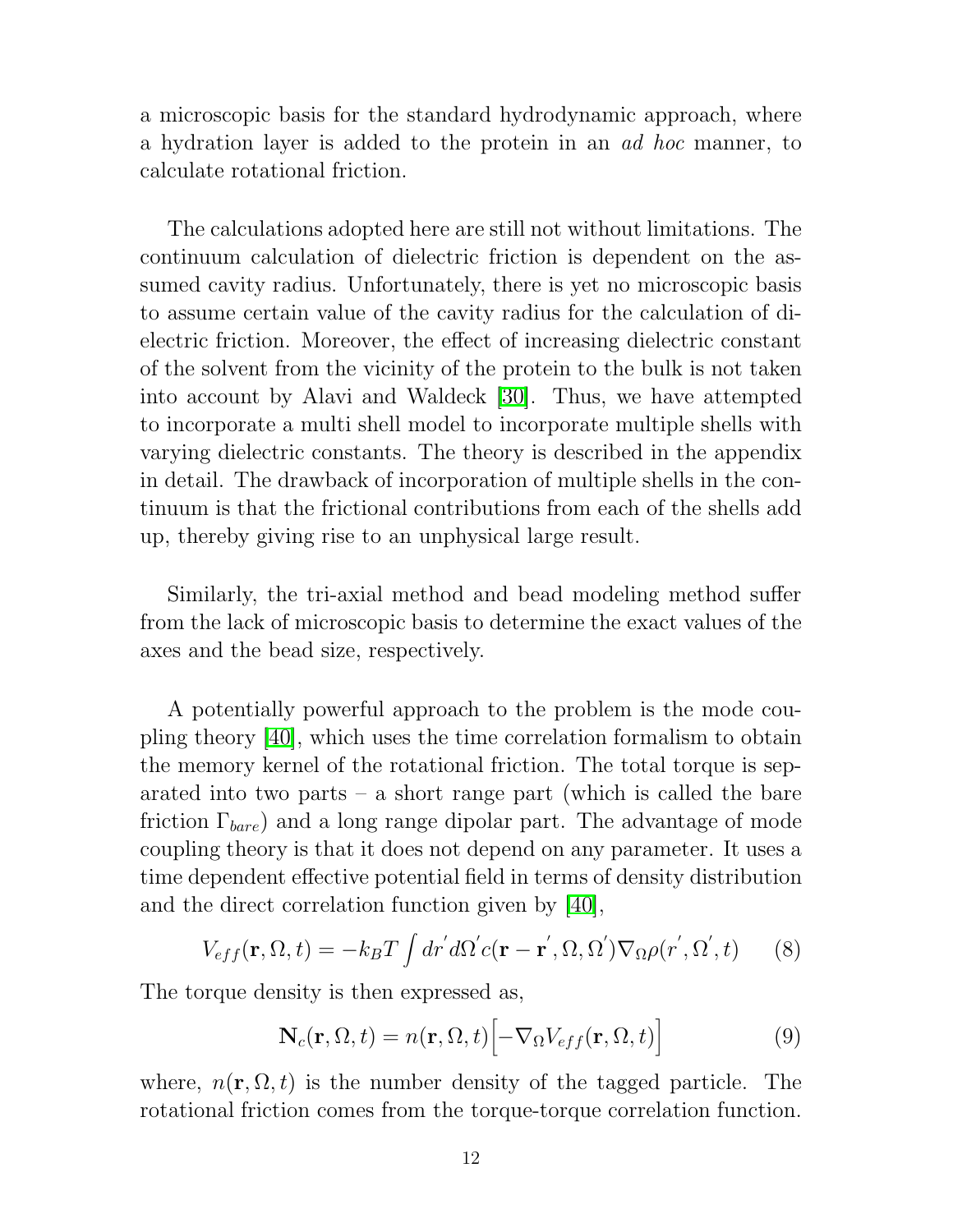The final expression of the single particle  $(\Gamma_s)$  and collective friction  $(\Gamma_c)$  are given by [\[41\]](#page-19-4),

$$
\Gamma_s(z) = \Gamma_{bare} + \mathcal{A} \int_0^\infty e^{-zt} \int_0^\infty dk \, k^2 \sum_{l_1 l_2 m} c_{l_1 l_2 m}^2(k) F_{l_2 m}(k, t) \qquad (10)
$$

$$
\Gamma_c(z) = \Gamma_{bare} + \mathcal{A} \int_0^\infty e^{-zt} \int_0^\infty dk \, k^2 \sum_{l_1 l_2 m} F_{l_1 m}^s(k, t) \, c_{l_1 l_2 m}^2(k) \, F_{l_2 m}(k, t) \tag{11}
$$

where,  $\mathcal{A} = \frac{\rho}{2\sqrt{2}}$  $\frac{\rho}{2(2\pi)^4}$  .  $c_{l_1l_2m}$  is the  $l_1l_2m$ -th coefficient of the two particle direct correlation function between any two dipolar molecules.  $F_{l_1}^s$  $l_1l_2m$ and  $F_{l_2m}(k,t)$  are the single particle and the collective orientational correlation functions, respectively.

Eq. 10 and Eq. 11 are the standard mode coupling theory expressions for rotational friction. It has to be solved self consistently. In the overdamped limit, the self dynamic structure factor is expressed as,

$$
F_{lm}^s(k,z) = \left[z + \frac{k_B T l(l+1)}{\prod_s(z)}\right]^{-1} \tag{12}
$$

and the collective dynamic structure factor is given by,

$$
F_{lm}^c = F_{lm}(k) \Big[ z + \frac{k_B T f_{llm}(k)l(l+1)}{I \Gamma_c(z)} + \frac{k_B T k^2 f_{llm}(k)}{M \Gamma_T(z)} \Big]^{-1} \tag{13}
$$

where  $f_{llm}(k) = 1 - (-1)^m (\rho/4\pi) c_{llm}(k)$ . I and M are the moment of inertia and the mass of the dipolar molecule, respectively.  $\Gamma_T(z)$  is the frequency dependent translational friction.

The advantage of the mode coupling approach is that the once the charge density of the protein molecules and the dipole density of the water molecules surrounding the protein are defined, the rotational friction can be obtained in terms of the direct correlation function and the static and dynamic structure factors of the protein-water systems. These are again related by Ornstein-Zernike equation [\[42\]](#page-19-5).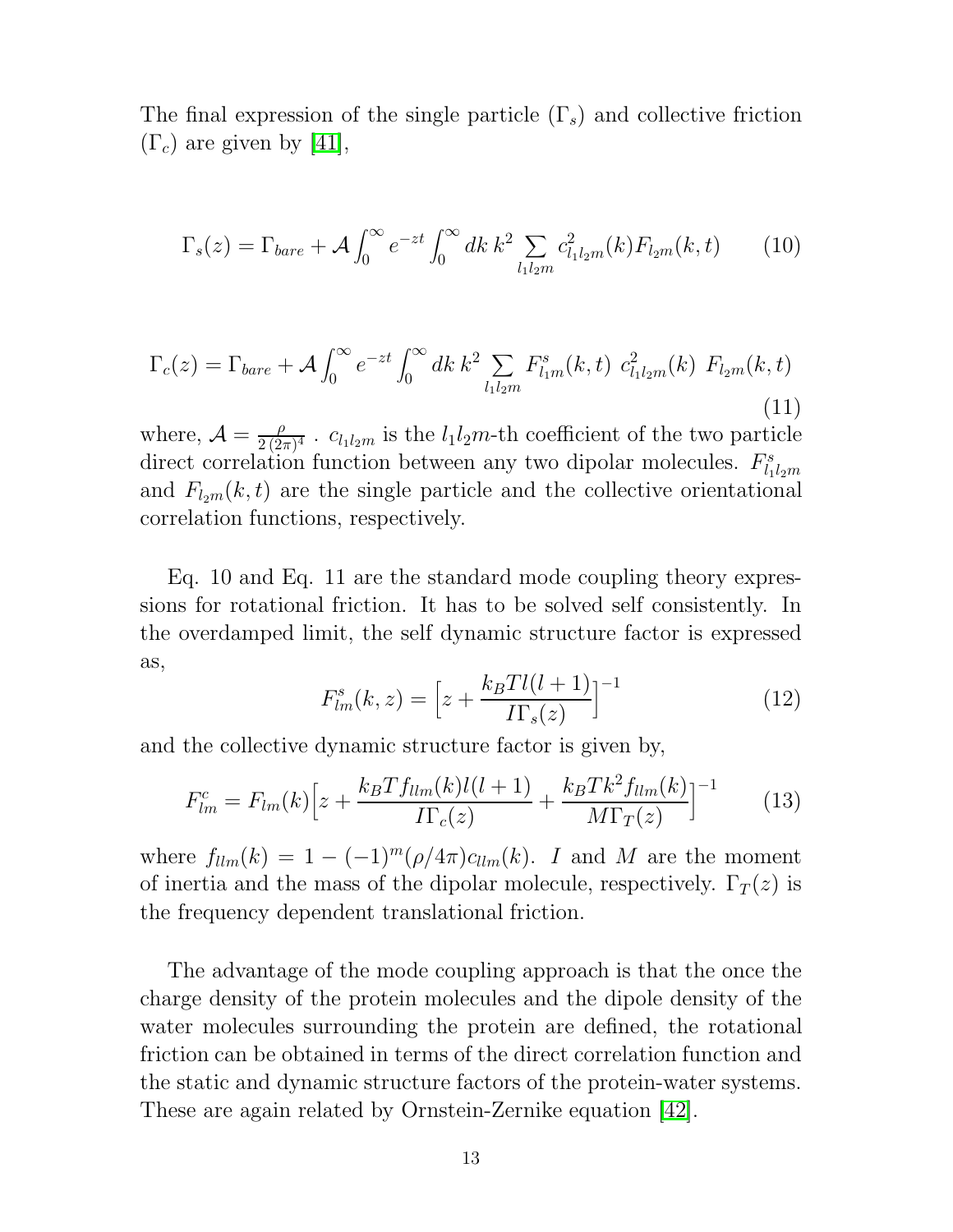The important aspect of this microscopic theory of dielectric friction is the hidden contribution of the translational modes. In the hydration layer, the rotational friction is enhanced due to the slow translational component. This effect of translation could not be approached through continuum calculation. Work in this direction is under progress.

# 4 Appendix : Multiple shell model and the Drawback

Dielectric constant of water varies from the vicinity of the protein to the bulk water value. To understand the effect of this varying dielectric constant on the rotational dielectric friction of the protein, we have performed the continuum calculation of rotational dielectric friction using a multiple shell model.

Nee and Zwanzig derived the dielectric friction contribution of a point dipole [\[27\]](#page-18-4). Alavi et al. [\[30\]](#page-18-7) generalized it to obtain dielectric friction of a molecule with arbitrary distribution of charges. Castner et al. [\[43\]](#page-19-6) generalized the point dipole approach to incorporate the discrete shell model with varying dielectric constant. Here, we have combined the approach of Castner et al. and Alavi et al. to obtain a generalized arbitrary charge distribution model for multiple hydration layers with varying dielectric constants around the protein. **Figure** 2 shows the general scheme of this work. The protein is in the innermost cavity of radius a, where the water has a dielectric constant value of 4. The dielectric constant of water in the successive layers is assumed to increase up to the value of the bulk water, having a dielectric constant of 78. The width of each shell is assumed to be d.

We first write down the electrostatic potential in two dimensions, which could be generalized to three dimensions using principle of su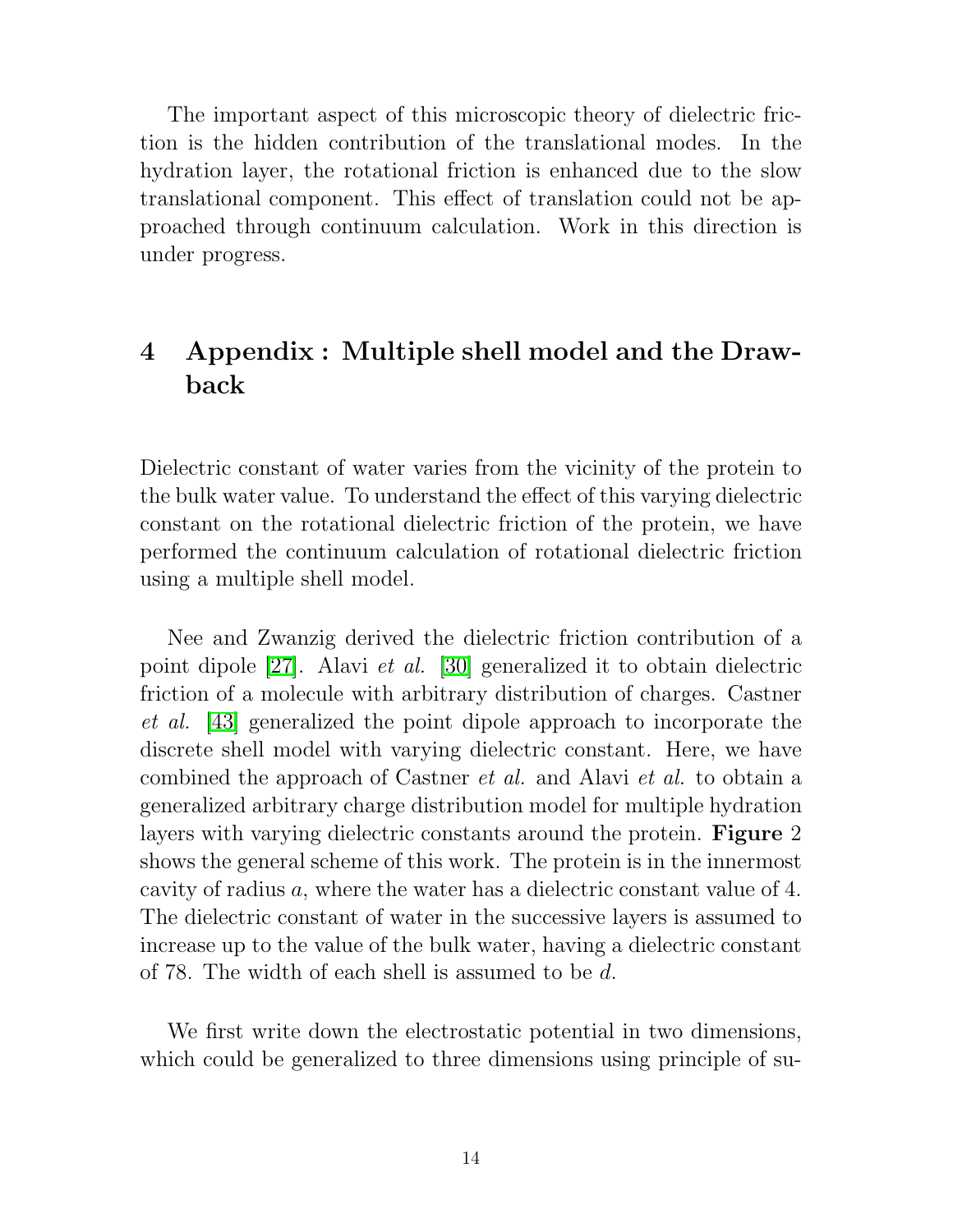perposition. The electrostatic potential  $\Phi_j(\mathbf{r})$  can be written as,

$$
\Phi_j(\mathbf{r}) = \Phi_j(r,\theta) = \sum_{l=0}^{\infty} B_l^j \frac{P_l(\cos\theta)}{r^{l+1}} + A_l^j r^l P_l(\cos\theta) \qquad (14)
$$

where,  $j$  denotes the number of concentric shells surrounding the protein. For *n* concentric shell, *j* can have a value from 0 to  $n + 1$ .  $j = 0$ denotes no boundary. The boundary conditions are,

(i)  $B_l^0 = q_i r_i^l$  $i<sub>i</sub>$ , where  $q<sub>i</sub>$  and  $r<sub>i</sub>$  are the partial charge and the position of the ith atom, respectively.

(ii) 
$$
\Phi \to 0
$$
 as  $r \to \infty$   
\n(iii)  $\Phi_j(r_j) = \Phi_{j+1}(r_{j+1})$ , for  $j = 0, 1, 2...n$ .  
\n(iv)  $\epsilon_j \Phi'_j(r_j) = \epsilon_{j+1} \Phi'_{j+1}(r_j)$ , for  $j = 0, 1, 2...n$ ,  $\Phi'_j(r) = \frac{\partial \Phi_j(r)}{\partial r}$ .  
\n(v)  $A_l^{n+1} = 0$ ,

After incorporating the boundary conditions in Eq. 14, we get,

$$
A_l^j = -\sum_{k=j}^n \frac{B_l^k}{r_k^{2l+1}} \times \left(\frac{\epsilon_{k+1}/\epsilon_k - 1}{\epsilon_{k+1}/\epsilon_k + \frac{l}{l+1}}\right) \tag{15}
$$

where,

$$
B_l^j = q_i r_i^l \left(\frac{2l+1}{l+1}\right)^j \Pi_{k=1}^j \left(\frac{1}{\epsilon_k/\epsilon_{k-1} + \frac{l}{l+1}}\right)
$$
 (16)

The reaction potential is given by,

$$
\Phi_j(r,\theta,\phi) = \sum_{i=1}^N \sum_{l=0}^\infty A_l^0 \; r^l \; P_l(\cos \gamma_i) \tag{17}
$$

where,

$$
P_l(\cos \gamma_i) = \frac{4\pi}{2l+1} \sum_{m=-l}^{m=l} Y_l^{m*}(\theta_i, \phi_i) Y_l^m(\theta_i, \phi_i)
$$
(18)

After few steps of algebra, we obtain the frequency dependent dielectric friction given below,

$$
\zeta_l^m(\omega) = \sum_{j=1}^N \sum_{i=1}^N \sum_{l=1}^\infty \sum_{m=1}^l \frac{2q_i q_j}{a \omega} \left(\frac{r_i}{a}\right)^l \left(\frac{r_j}{a}\right)^l \times
$$

$$
\frac{(l-m)!}{(l+m)!} P_l^m(\cos\theta_i) P_l^m(\cos\theta_j) m \cos(m\phi_{ji}) \times
$$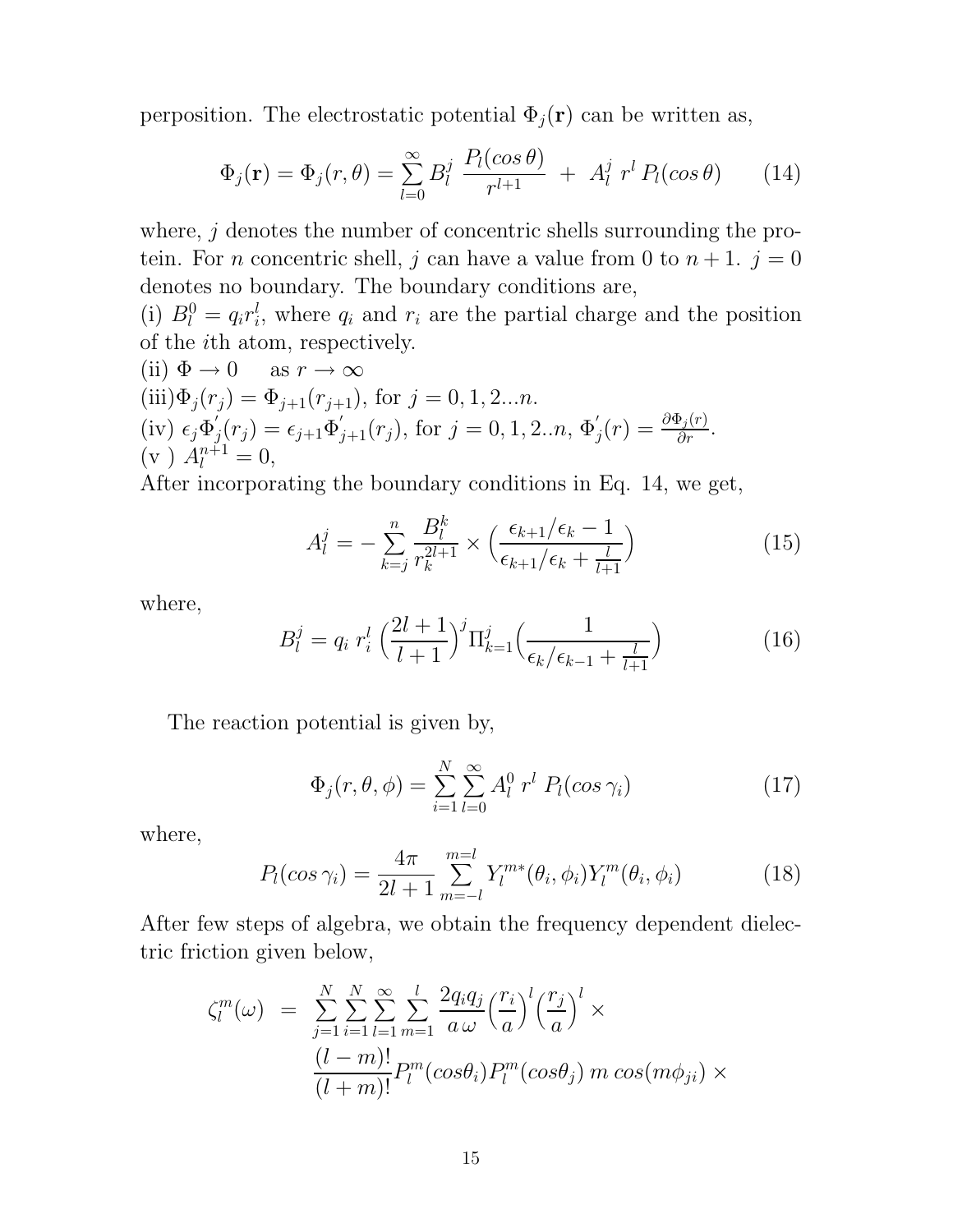$$
\sum_{s=0}^{n} \left| Im \left[ \left( \frac{a}{a+sd} \right)^{2l+1} \left( \frac{\epsilon_{s+1,s}(m\,\omega) - 1}{\epsilon_{s+1,s}(m\,\omega) + \frac{l}{l+1}} \right) \times \Pi_{k=1}^{s} \left( 1 - \frac{\epsilon_{k,k-1}(m\,\omega) - 1}{\epsilon_{k,k-1}(m\,\omega) + \frac{l}{l+1}} \right) \right] \right| \tag{19}
$$

where,  $\epsilon_{j,j-1} = \epsilon_j/\epsilon_{j-1}$ , for all values of j.  $\epsilon_0$  is the dielectric constant of the cavity.

Above is the general expression of multiple  $(n)$  shell model. To write the final expression of dielectric friction for a two shell model, we assume Debye relaxation for the frequency dependent dielectric friction of two shells as given below,

$$
\epsilon_{1,0}(m\omega) = 1 + \frac{\epsilon_{1,0} - 1}{1 + i \, m\omega \, \tau_{D1}} \tag{20}
$$

$$
\epsilon_{2,1}(m\omega) = 1 + \frac{\epsilon_{2,1} - 1}{1 + i \, m\omega \, \tau_{D2}} \tag{21}
$$

where,  $\tau_{D1}$  and  $\tau_{D2}$  are the Debye relaxation time for the first and second shell.

The expression of dielectric friction for a two-shell model is given below,

$$
\zeta_{DF} = \sum_{j=1}^{N} \sum_{i=1}^{N} \sum_{l=1}^{\infty} \sum_{m=1}^{l} \frac{8}{a} \left( \frac{2l+1}{l+1} \right) \frac{(l-m)!}{(l+m)!} q_i q_j \left( \frac{r_i}{a} \right)^l \left( \frac{r_j}{a} \right)^l \times \nm^2 P_l^m(\cos \theta_i) P_l^m(\cos \theta_j) \cos(m\phi_{ji}) \times \n\left[ \frac{\epsilon_{1,0} - 1}{(2\epsilon_{1,0} + 1)^2} \tau_{D1} + \left( \frac{a}{a+d} \right)^{2l+1} \frac{\epsilon_{2,1} - 1}{(2\epsilon_{2,1} + 1)^2} \tau_{D2} \n+ 2 \left( \frac{a}{a+d} \right)^{2l+1} \frac{\epsilon_{1,0} - 1}{(2\epsilon_{1,0} + 1)^2} \frac{\epsilon_{2,1} - 1}{(2\epsilon_{2,1} + 1)^2} \times \n\left\{ (2\epsilon_{1,0} + 1) \tau_{D2} + (2\epsilon_{2,1} + 1) \tau_{D1} \right\} \right],
$$
\n(22)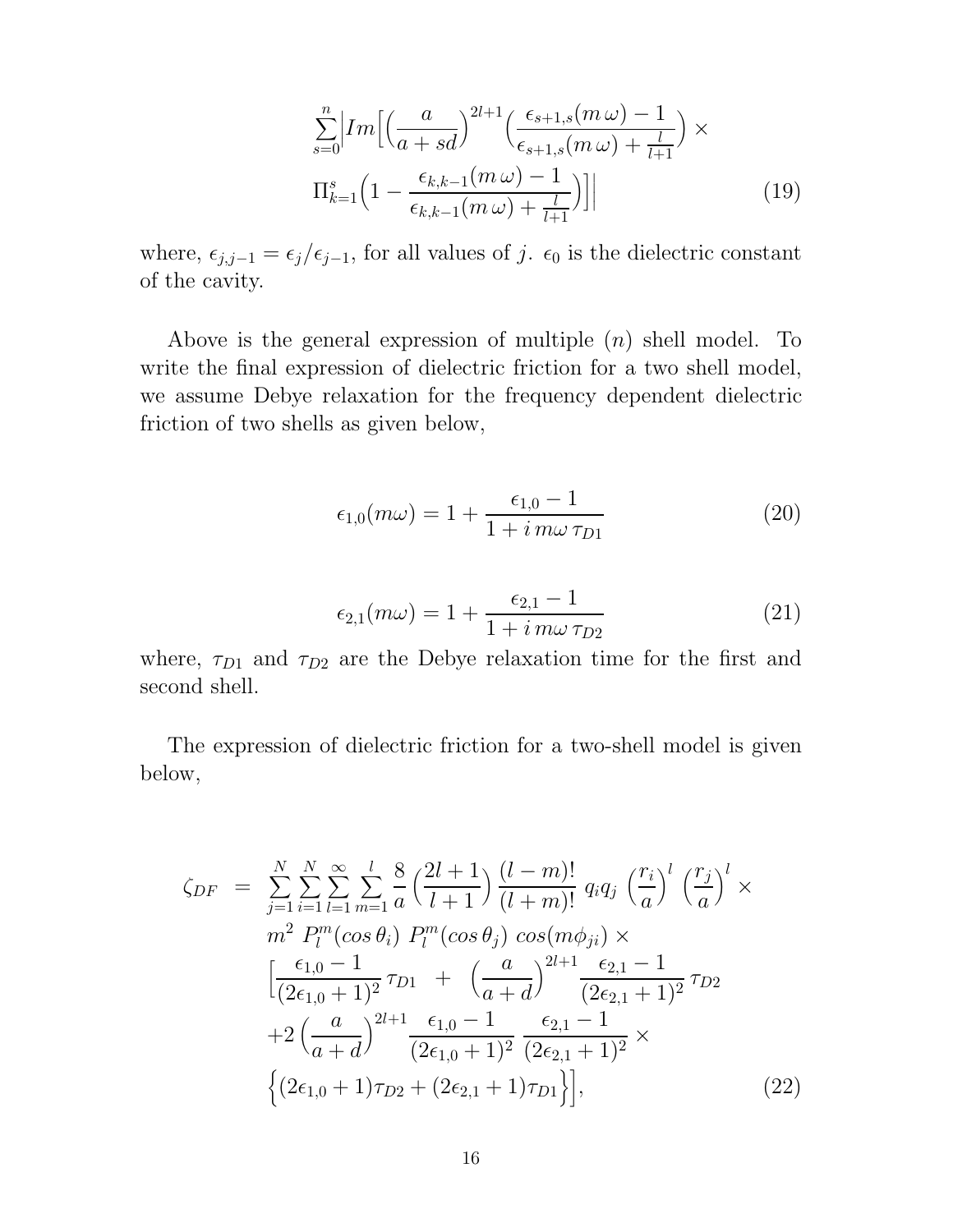The above expression has been numerically evaluated to find out the effect of dielectric friction on protein due to varying dielectric constant of water around the protein. The multiple shell model is found to overestimate the dielectric friction, as is evident from the above expression.

Acknowledgment The work is supported by DST, DBT and CSIR. A.M. thanks CSIR for Senior Research Fellowship.

### References

- [1] G. Fleming, Chemical Applications of Ultrafast Spectroscopy (monograph), (Oxford University Press, 1986).
- [2] E. H. Grant, Dielectric behaviour of biological molecules in solution, (Oxford University Press, 1978).
- <span id="page-16-0"></span>[3] R. Pethig, Dielectric and electronics properties of biological materials, (John Wiley & Sons, 1979).
- <span id="page-16-1"></span>[4] G. P. South and E. H. Grant, Proc. R. Soc. Lond. A. 328, 371 (1972).
- <span id="page-16-2"></span>[5] S. E. Harding, M. Dampier, and A. J. Rowe, IRCS Med. Sci. 7 33 (1979).
- <span id="page-16-3"></span>[6] J. G. de la Torre, Biophys. Chem. 93, 159 (2001).
- [7] J. G. de la Torre, M. L. Huertas, and B. Carrasco, Biophys. J. 78, 719 (2000).
- <span id="page-16-5"></span>[8] B. Halle and M. Davidovic, Proc. Natl. Acad. Sci. (USA), 100, 12135 (2003).
- [9] H-X. Zhou, Biophys. Chem. **93**, 171 (2001) and references therein.
- <span id="page-16-4"></span>[10] B. Carrasco and J. G. de la Torre, Biophys. J. 75, 3044 (1999).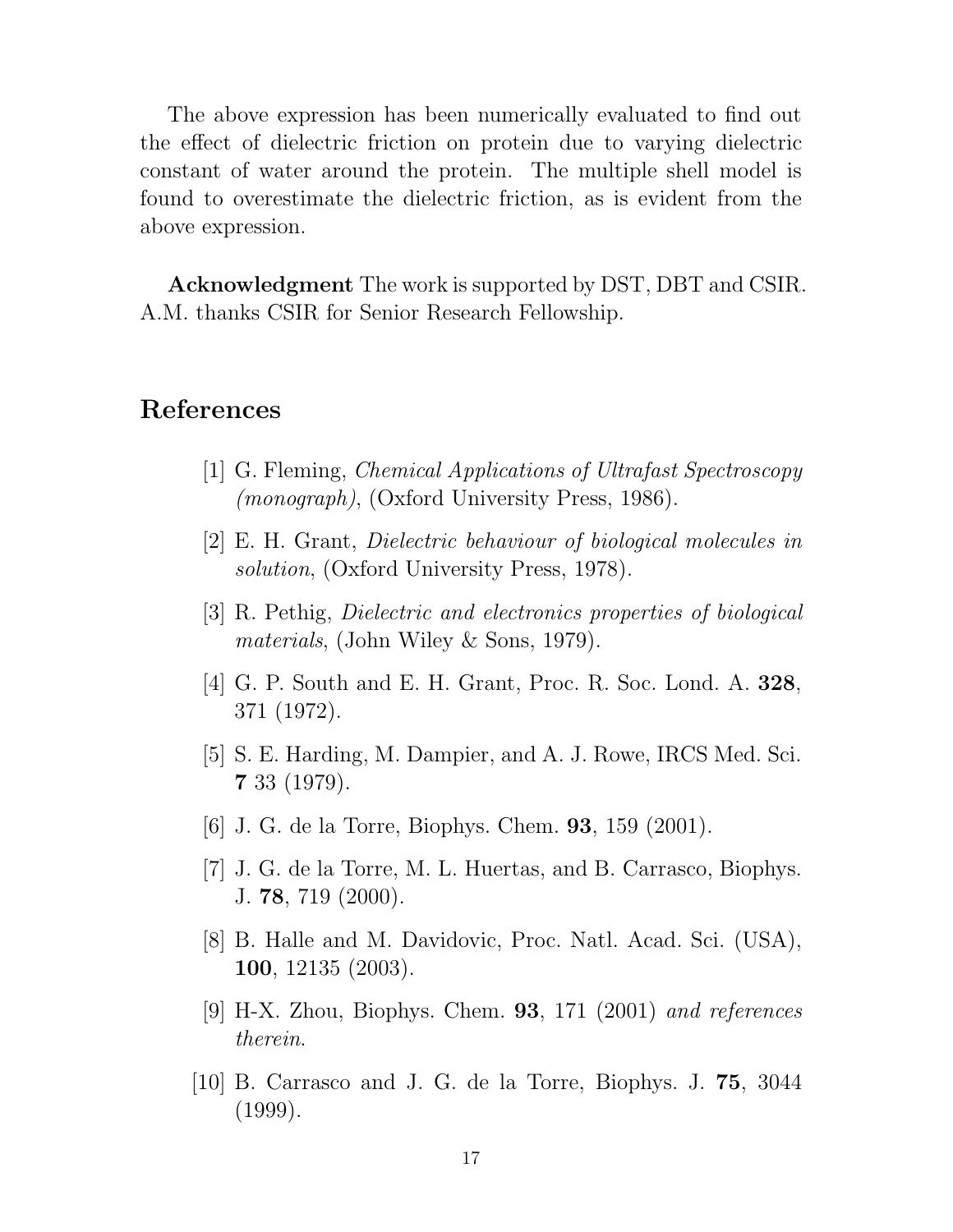- <span id="page-17-1"></span><span id="page-17-0"></span>[11] S. E. Harding, Biophys. Chem. 93, 87 (2001).
- <span id="page-17-2"></span>[12] J. J. Muller, Biopolymers, 31, 149 (1991).
- <span id="page-17-3"></span>[13] S. Pal, S. Balasubramanian, and B. Bagchi, J. Chem. Phys. 117, 2852 (2002).
- [14] M. M. Teeter, A. Yamano, B. Stec, and U. Mohanty, Proc. Natl. Acad. Sci. U.S.A. 98, 11242 (2001) ; A. L. Tournier, J. Xu and J. C. Smith, Biophys. J. 85, 1871 (2003).
- <span id="page-17-5"></span><span id="page-17-4"></span>[15] S. Pal, J. Peon, B. Bagchi and A.H. Zewail, J. Phys. Chem. B 106, 12376 (2002).
- <span id="page-17-6"></span>[16] A. R. Bizzarri and S. Cannistraro, J. Phys. Chem. B 106, 6617 (2002).
- <span id="page-17-7"></span>[17] M. Marchi, F. Sterpone, and M. Ceccarrelli, J. Am. Chem. Soc. (2002).
- <span id="page-17-8"></span>[18] R. Abseher, H. Schreiber, and O. Steinhauser, Proteins 25, 366 (1996).
- <span id="page-17-9"></span>[19] S. Balasubramanian and B. Bagchi, J. Phys. Chem. B 106, 3668 (2002).
- [20] E. Dachwitz, F. Parak and M. Stockhausen, Ber. Bunsen-Ges. Phys. Chem., 93, 1454 (1989). S. Boresch, P. Höchtl, and O. Steinhauser, J. Phys. Chem. B 104, 8743 (2000) ;
- <span id="page-17-10"></span>[21] M. Cho, J. Y. Yu, T. Joo, Y. Nagasawa, S. A. Passino and G. R. Fleming, J. Phys. Chem., 100, 11944, (1996) ; S. Passino, Y. Nagasawa and G. R. Fleming, J. Chem. Phys., 107, 6094 (1997). N. Nandi and B. Bagchi, J. Phys. Chem. A 102, 8217 (1998).
- <span id="page-17-11"></span>[22] G. Otting, E. Liepinsh and K. Wüthrich, Science, 254, 974 (1991). ; X. Cheng and B. P. Schoenborn, J. Mol. Biol. 220, 381, (1991) ; V. A. Makarov, B. K. Andrews, P. E. Smith, and B. M. Pettitt, Biophys. J. 79, 2966 (2000).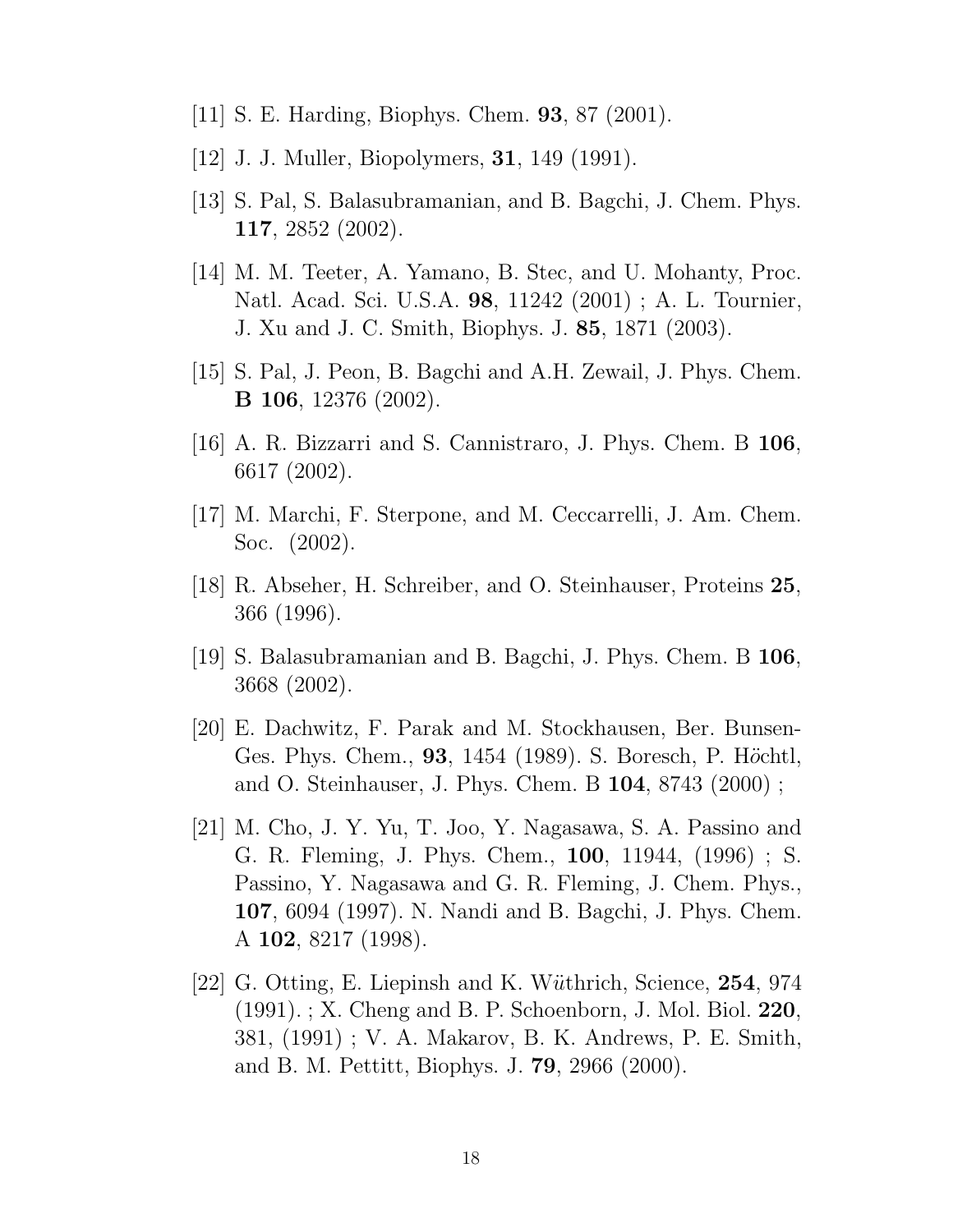- <span id="page-18-1"></span><span id="page-18-0"></span>[23] N. Nandi and B. Bagchi, J. Phys. Chem. B 101, 10954 (1997).
- <span id="page-18-2"></span>[24] B. Bagchi, Annu. Rep. Prog. Chem., Sect. C, 99, 127 (2003).
- <span id="page-18-3"></span>[25] J. A. Montgomery, Jr., B. J. Berne, P. G. Wolynes, and J. M. Deutch, J. Chem. Phys. 67, 5971 (1977).
- [26] P. G. Wolynes, Phys. Rev. A 13, 1235 (1976) ; S. Takada, J. Portman and P. G. Wolynes, Proc. Natl. Acad. Sci. 94, 2318 (1997).
- <span id="page-18-5"></span><span id="page-18-4"></span>[27] T-W. Nee and R. Zwanzig, J. Chem. Phys. 52, 6353 (1970).
- [28] J. B. Hubbard and P. G. Wolynes, J. Chem. Phys. 69, 998 (1978); ; B. Bagchi and G. V. Vijayadamodar, J. Chem. Phys. 98, 3352 (1993) ; J. B. Hubbard, J. Chem. Phys. 69, 1007 ( 1978).;
- <span id="page-18-7"></span><span id="page-18-6"></span>[29] G. van der Zwan and J. T. Hvnes. J. Phvs. Chem. 89,4181 (1985).
- <span id="page-18-8"></span>[30] D. S. Alavi and D. H. Waldeck, J. Chem. Phys. 94, 61196 (1991).
- [31] G. B. Dutt and T. K. Ghanty, J. Chem. Phys. 116, 6687  $(2002)$ ; *ibid* 115, 10845  $(2001)$ ; D. S. Alavi, R. S. Hartman, and D. H. Waldeck, J. Chem. Phys. 94 4509, (1991).
- <span id="page-18-9"></span>[32] H. M. Berman, J. Westbrook, Z. Feng, G. Gilliland, T. N. Bhat, H. Weissig, I. N. Shindyalov, P. E. Bourne, Nucleic Acids Research 28 235 (2000)
- <span id="page-18-11"></span><span id="page-18-10"></span>[33] B. U. Felderhof, Mol. Phys. 48, 1269 (1983); ibid 48, 1283 (1983); E. Nowak, J. Chem. Phys. 79 ,976 (1983).
- <span id="page-18-12"></span>[34] P. G. Wolynes, Annu. Rev. Phys. Chem. 31,345 (1980)
- <span id="page-18-13"></span>[35] P. Madden and D. Kivelson, J. Phys. Chem. 86,4244 ( 1982).
- [36] F. Perrin, J. Phys. Rad. Ser. VII 5, 497 (1934) ; ibid 7, 1 (1936).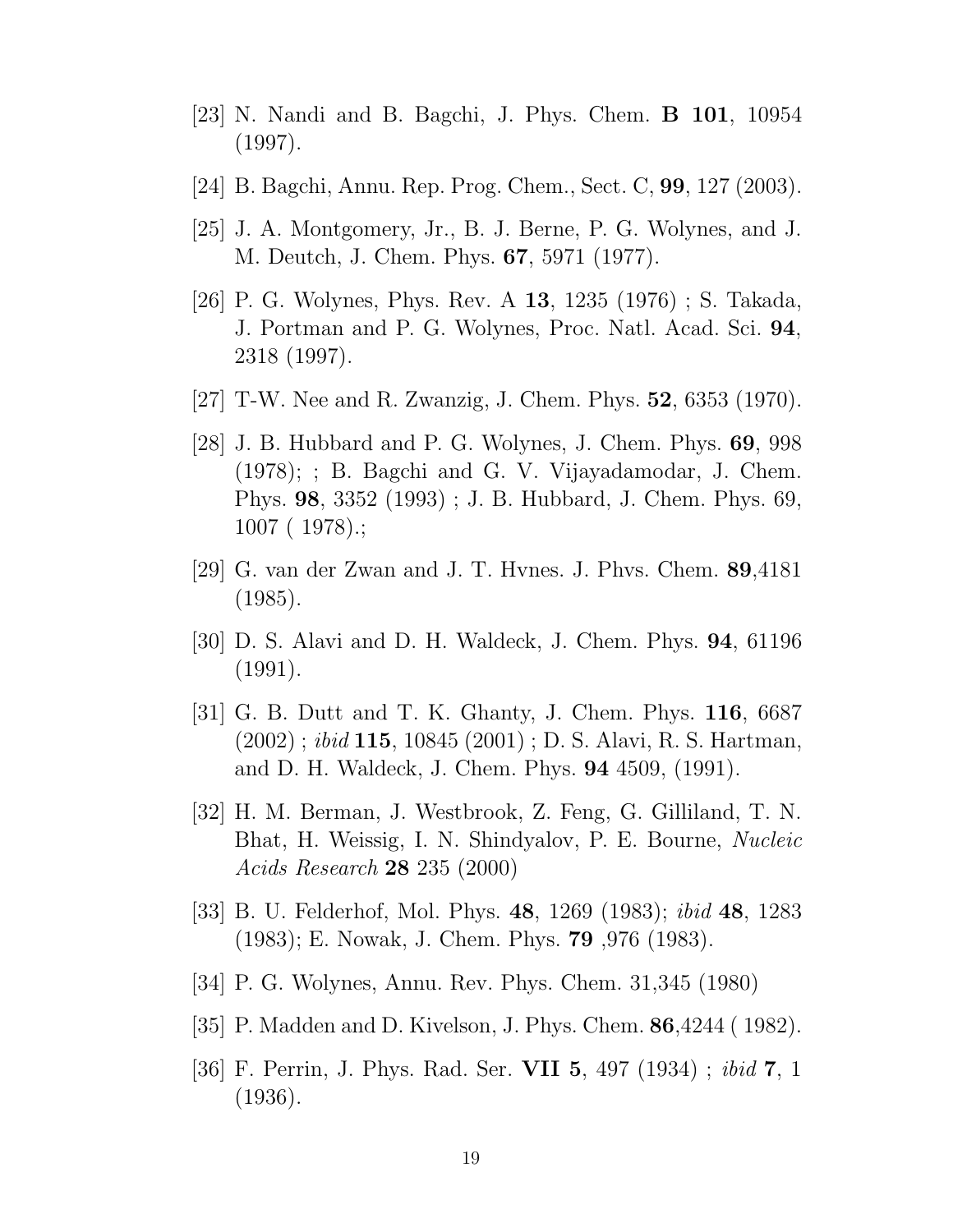- <span id="page-19-1"></span><span id="page-19-0"></span>[37] W. R. Taylor, J. M. Thornton, and W. G. Turnell, J. Mol. Graph. 1, 30 (1983).
- <span id="page-19-2"></span>[38] P. Mittelbach, Acta. Phys. Austriaca. 19 53 (1964).
- <span id="page-19-3"></span>[39] S. E. Harding, Comp. Biol. Med. 12, 75 (1982); ibid, Biophys. Chem. 55, 69 (1995) ;
- <span id="page-19-4"></span>[40] B. Bagchi and A. Chandra, Adv. Chem. Phys. 80, 1 (1991).
- <span id="page-19-5"></span>[41] B. Bagchi , J. Mol. Liq. 77, 177 (1998).
- [42] C. G. Gray and K. E. Gubbins, *Theory of Molecular Fluids*, (International Series of Monograps on Chemistry, Clarendon Press, Oxford, 1984).
- <span id="page-19-6"></span>[43] E. W. Castner, Jr., G. R. Fleming, B. Bagchi, J. Chem. Phys. 89, 3519 (1988).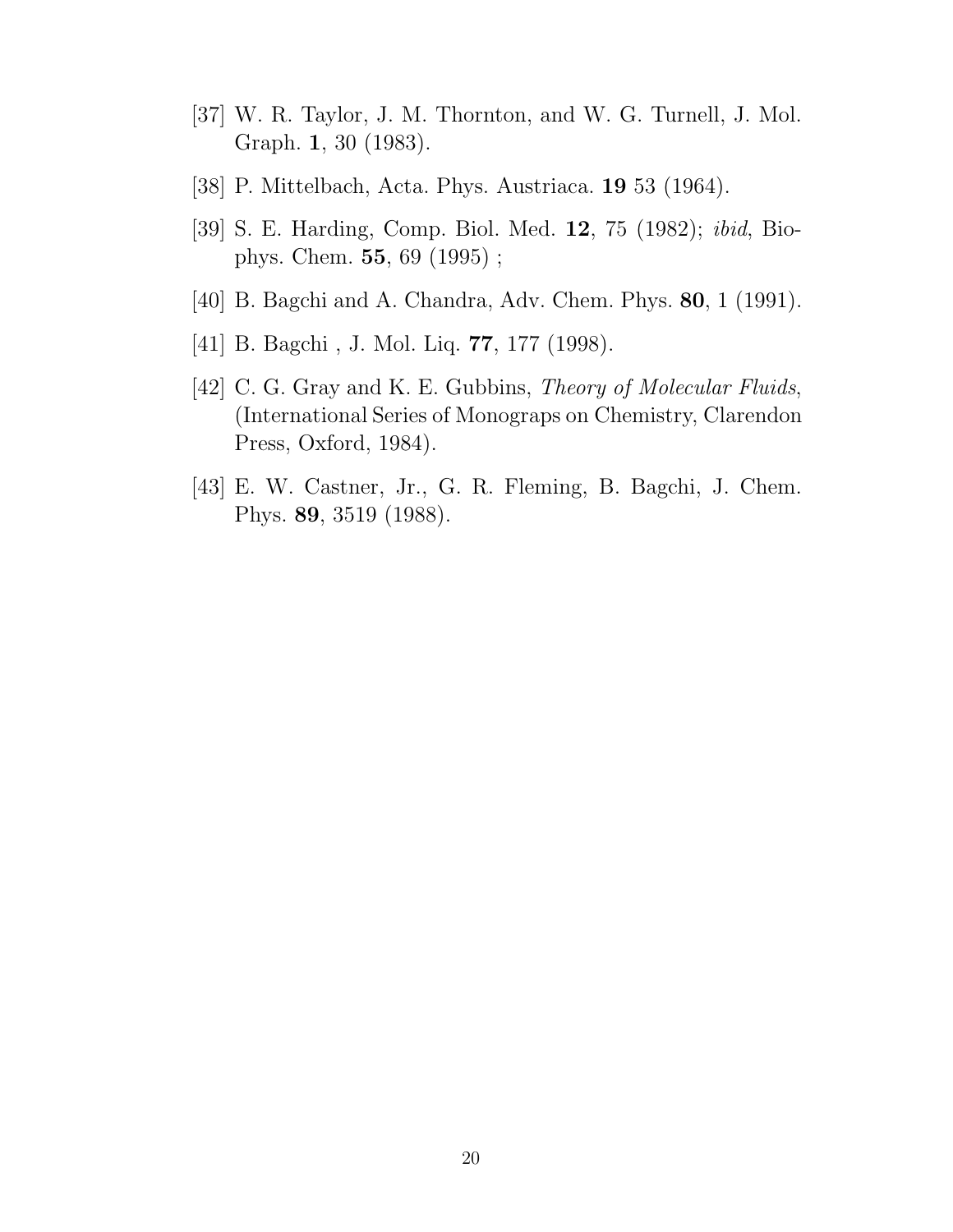Table for the dielectric friction. The unit is  $10^{-23}$  erg-sec. Cavity radius is chosen such a way that the ratio of longest bond vector  $(R_{max})$  of the protein to the chosen cavity radius  $(R_C)$  is 0.75.

| Molecule         | $R_C(A)$ | $\zeta_{DF}^X$ | $\zeta_{DF}^Y$ | $\zeta_{DF}^{Z}$ | $\zeta_{DF}^{av}$ |
|------------------|----------|----------------|----------------|------------------|-------------------|
| 6pti             | 29.50    | 17.8           | 13.2           | 18.1             | 16.0              |
| 1ig5             | 26.10    | 43.3           | 36.6           | 39.1             | 39.5              |
| 1ubq             | 34.30    | 18.1           | 18.3           | 21.8             | 19.3              |
| 351c             | 25.50    | 52.3           | 41.0           | 41.9             | 44.5              |
| 1 <sub>pcs</sub> | 27.20    | 90.5           | 51.3           | 66.1             | 65.7              |
| 1a1x             | 33.10    | 63.0           | 68.9           | 49.5             | 59.3              |
| 1gou             | 32.20    | 43.8           | 67.8           | 103.6            | 63.5              |
| 1aqp             | 35.30    | 44.5           | 71.1           | 132.1            | 68.0              |
| 1e5y             | 33.10    | 98.9           | 70.6           | 89.9             | 84.7              |
| 1 <sub>bwi</sub> | 35.70    | 78.3           | 60.5           | 108.1            | 77.8              |
| 1 <sub>b8e</sub> | 33.50    | 113.3          | 112.2          | 110.5            | 112.0             |
| 4ake             | 50.30    | 76.1           | 170.8          | 123.4            | 110.7             |
| $3 \rm{rn}$      | 35.00    | 118.8          | 89.0           | 56.8             | 80.5              |
| 1 <sub>mbn</sub> | 28.00    | 170.7          | 162.0          | 160.6            | 164.3             |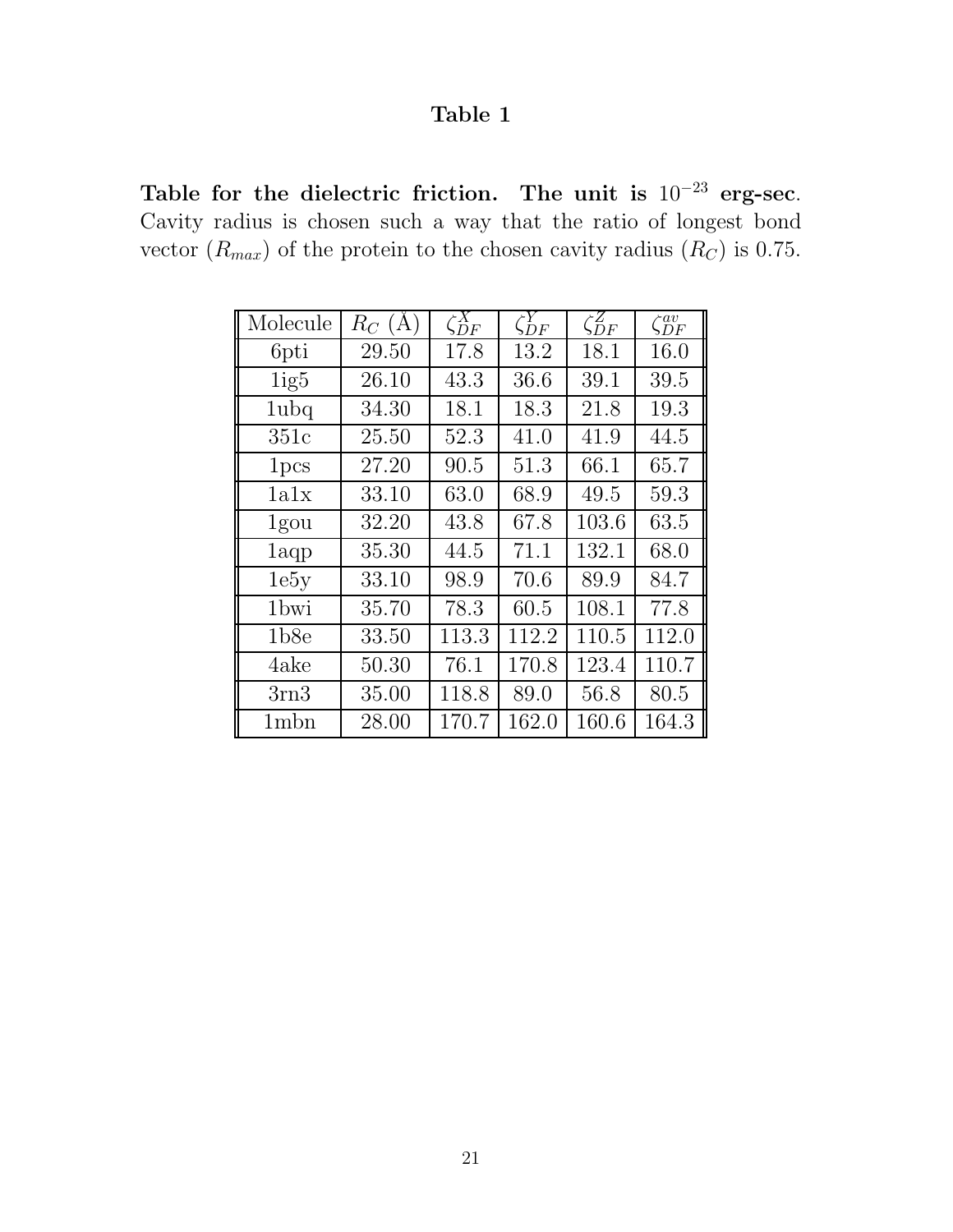| Molecule         | $\zeta_{DF}^{0.75}$ | $\zeta_{DF}^{0.85}$ |
|------------------|---------------------|---------------------|
| 6pti             | 16.4                | 25.7                |
| 1ig5             | 39.7                | 61.3                |
| 1ubq             | 19.4                | 30.3                |
| 351c             | 45.1                | 69.3                |
| 1 <sub>pcs</sub> | 69.3                | 111.0               |
| 1a1x             | 60.5                | 96.4                |
| 1gou             | 71.7                | 114.6               |
| 1aqp             | 82.6                | 132.3               |
| 1e5y             | 86.5                | 136.4               |
| 1bwi             | 82.3                | 128.9               |
| 1b8e             | 112.0               | 174.1               |
| 4ake             | 123.4               | 211.7               |
| 3rn3             | 88.2                | 138.1               |
| 1mbn             | 164.5               | 263.1               |
| 6lyz             | 107.8               | 172.7               |

Cavity size dependence of the dielectric friction. The unit is  $10^{-23}$  erg-sec.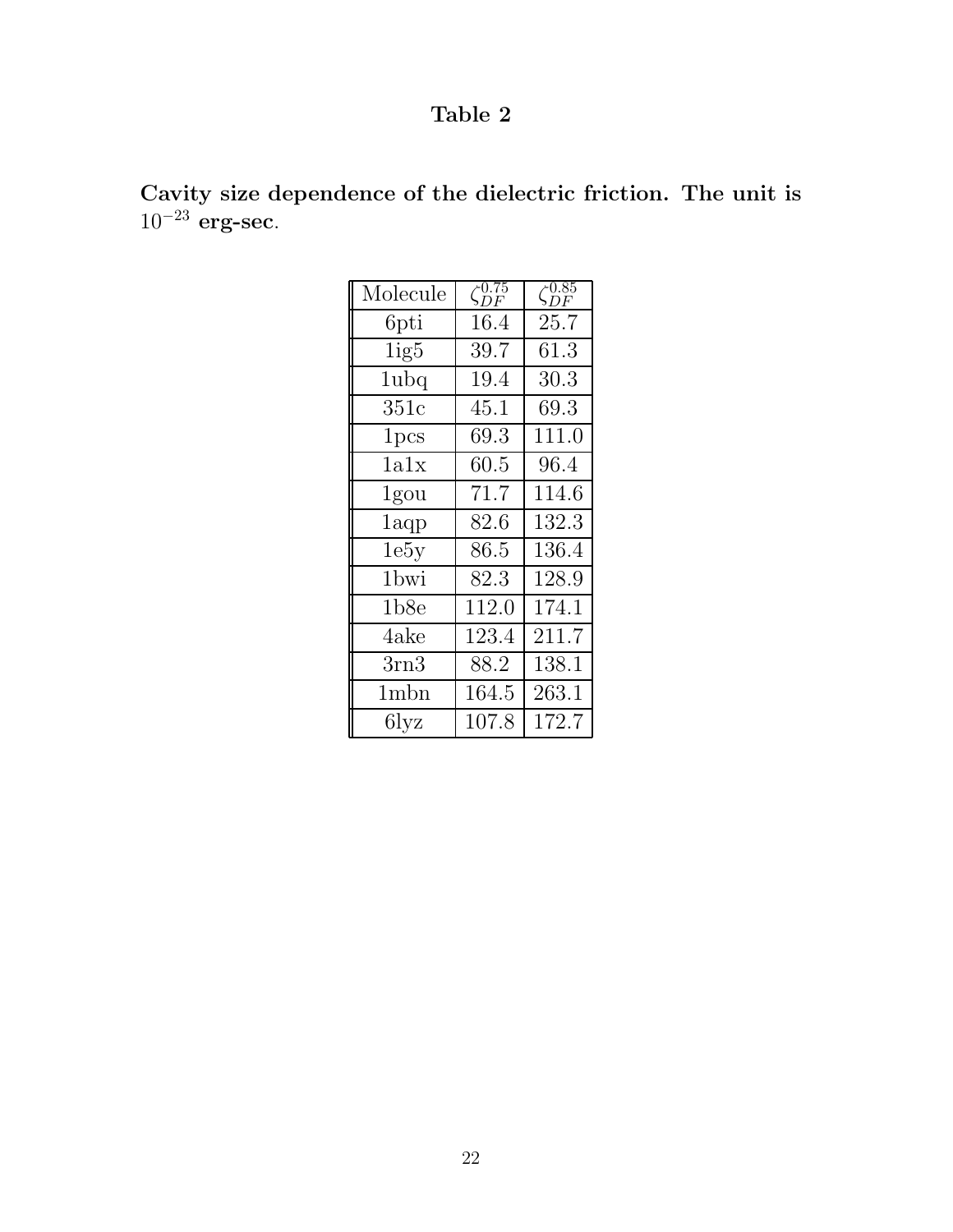| Molecule         | (A)<br>$R_{\gamma}$ | $\zeta^A_{TR}$ | $\zeta^B_{TR}$ | $\zeta_{TR}^C$ | $\zeta_{TR}^{av}$ |
|------------------|---------------------|----------------|----------------|----------------|-------------------|
| 6pti             | 11.34               | 57.8           | 83.4           | 85.1           | 73.1              |
| 1ig5             | 11.36               | 72.9           | 78.9           | 84.9           | 78.6              |
| 1ubq             | 11.73               | 71.2           | 89.9           | 94.0           | 83.8              |
| 351c             | 11.51               | 77.3           | 84.5           | 85.3           | 82.2              |
| 1 <sub>pcs</sub> | 12.38               | 78.9           | 106.5          | 111.3          | 96.6              |
| 1a1x             | 13.47               | 120.8          | 127.3          | 143.8          | 129.9             |
| 1gou             | 13.61               | 103.3          | 141.7          | 148.2          | 127.7             |
| 1aqp             | 14.45               | 117.7          | 171.1          | 177.0          | 150.1             |
| 1e5y             | 13.81               | 108.9          | 145.7          | 155.3          | 133.4             |
| 1 <sub>bwi</sub> | 13.94               | 106.9          | 155.4          | 158.2          | 135.7             |
| 1b8e             | 14.70               | 167.5          | 172.5          | 178.2          | 172.6             |
| 4ake             | 19.59               | 298.3          | 422.7          | 442.8          | 376.1             |
| 3rn3             | 14.31               | 112.9          | 166.5          | 172.2          | 145.1             |
| 1 <sub>mbn</sub> | 15.25               | 163.7          | 181.2          | 210.1          | 183.1             |

Table for the stick hydrodynamic friction using tri-axial ellipsoid. The unit is  $10^{-23}$  erg-sec.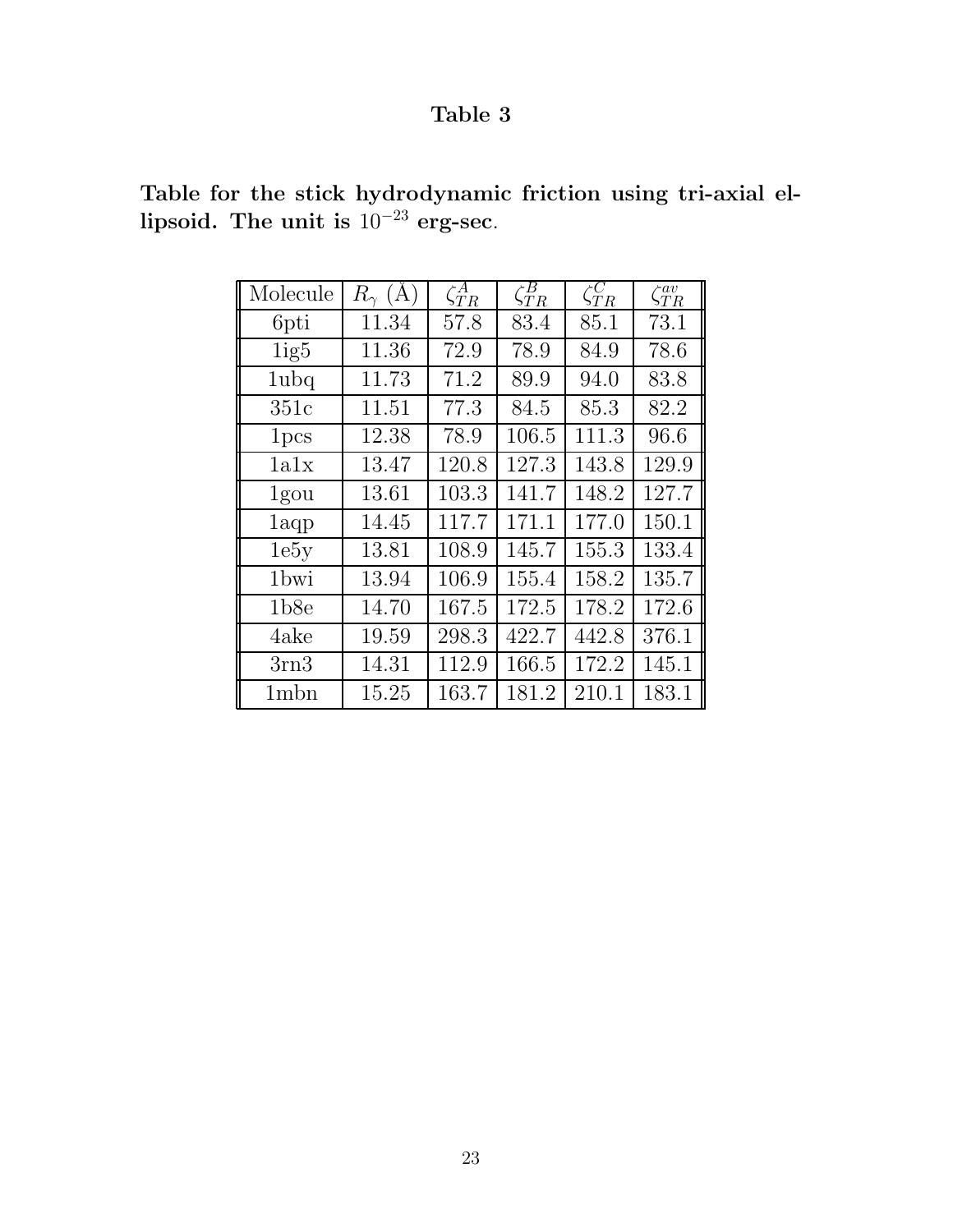Comparison between the total friction and the experimental results. Results are given in the unit of 10<sup>−</sup><sup>23</sup> erg-sec. The references to the experimental results of rotational diffusion of the corresponding proteins are given in the Ref. [\[8\]](#page-16-5) .

| Protein                             | PDB id           | $\zeta_{DF}^{av}$ | $\zeta_{TR}^{av}$ | $\zeta_{total}$ | $\zeta_{exp}$ |
|-------------------------------------|------------------|-------------------|-------------------|-----------------|---------------|
| Bovine pancreatic trypsin inhibitor | 6pti             | 16.0              | 73.1              | 89.1            | 96.8          |
| Calbindin D9k, holo form            | 1ig5             | 39.5              | 78.6              | 118.1           | 125.0         |
| Human ubiquitin                     | 1ubq             | 19.3              | 83.8              | 103.1           | 118.9         |
| Ferricytochrome c <sub>551</sub>    | 351c             | 44.5              | 82.2              | 126.7           | 130.1         |
| Plastocyanin, $Cu(II)$ form         | 1 <sub>pcs</sub> | 65.7              | 96.6              | 162.3           | 149.5         |
| Oncogenic protein $p13^{MTCP1}$     | 1a1x             | 59.3              | 129.9             | 189.2           | 241.9         |
| <b>Binase</b>                       | 1gou             | 63.5              | 127.7             | 191.2           | 191.3         |
| Ribonuclease A                      | 1aqp             | 68.0              | 150.1             | 218.1           | 186.1         |
| Azurin, $Cu(I)$ form                | 1e5y             | 84.7              | 133.4             | 218.1           | 190.4         |
| Hen egg-white lysozyme              | 1 <sub>bwi</sub> | 77.8              | 135.7             | 213.5           | 203.6         |
| Bovine -lactoglobulin, monomer      | 1b8e             | 112.0             | 172.6             | 284.6           | 270.6         |
| Adenylate kinase, apo form          | 4ake             | 110.7             | 376.1             | 486.8           | 478.2         |
| Bovine Ribonuclease A               | 3rn3             | 80.5              | 145.1             | 225.6           | 235.0         |
| Sperm Whale Myoglobin               | 1mbn             | 164.3             | 183.1             | 347.4           | 246.3         |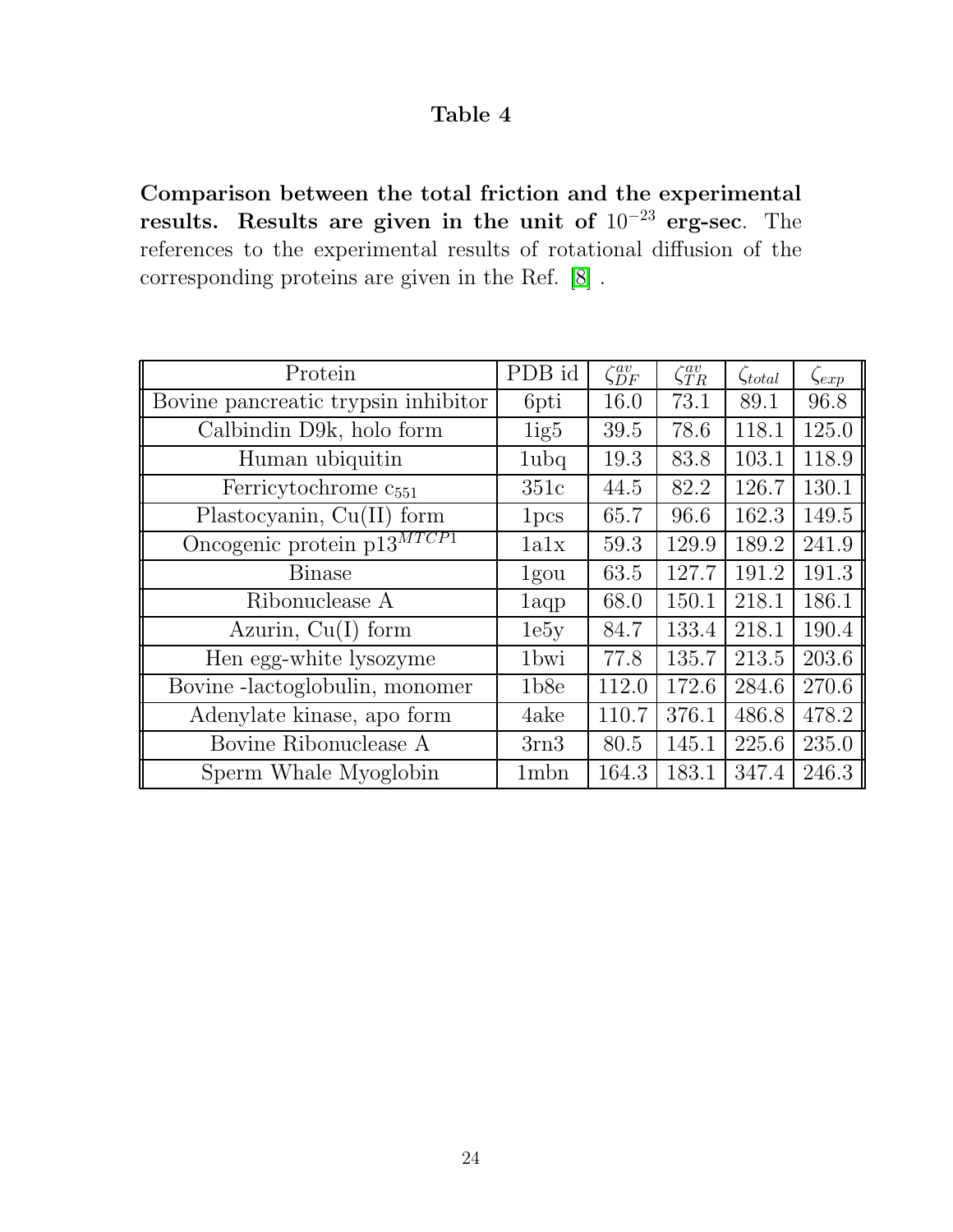

Figure 1: The combined friction from hydrodynamic and dielectric is plotted against the experimental results. The solid line shows the diagonal to guide the eye.